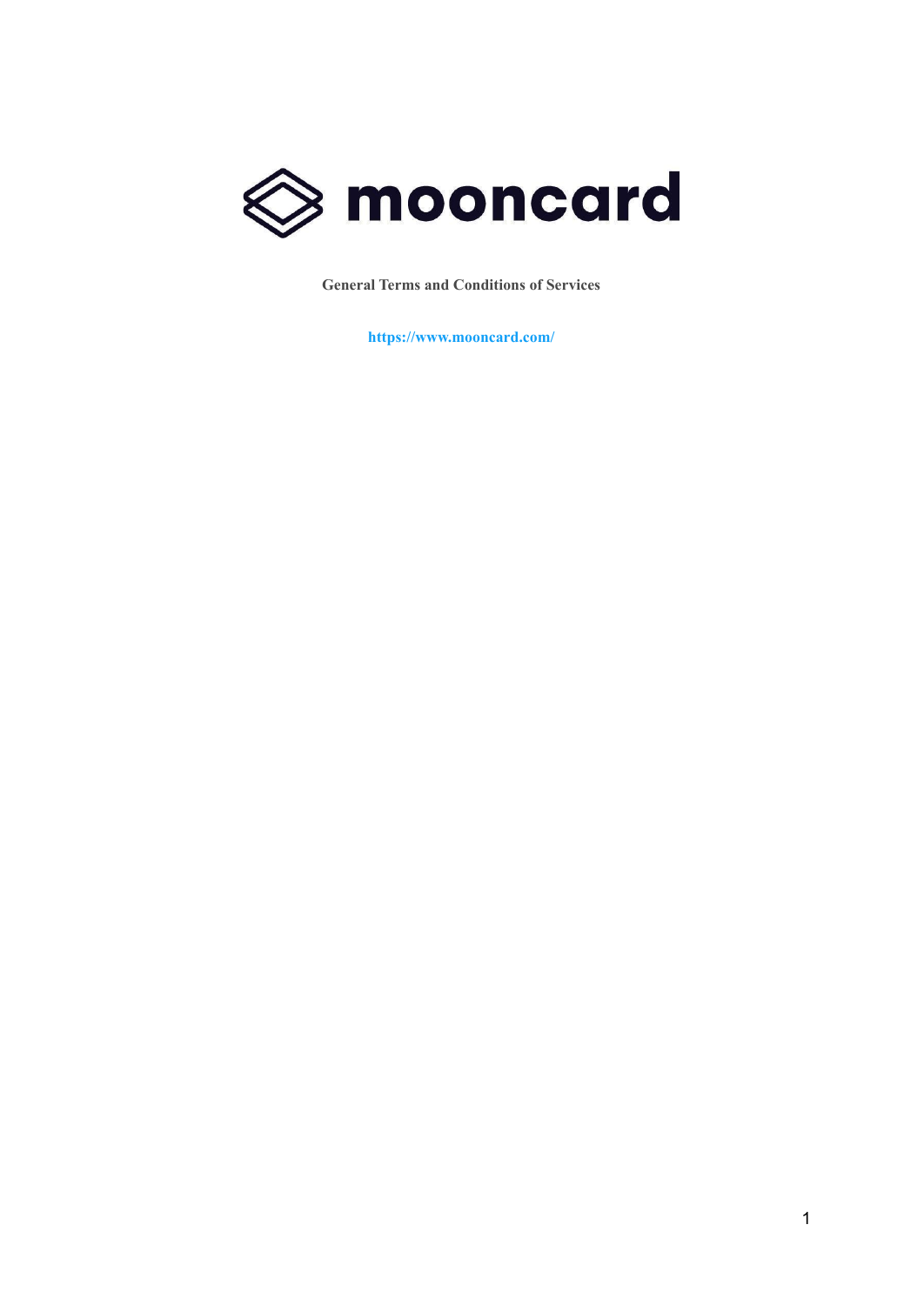### MOONGROUP SAS General Terms and Conditions of Services

## Valid from 30/04/2022

### **Article 1 – Definitions**

"**Mooncard Card**": refers to the Visa® Corporate-type rechargeable prepaid bank card, managed by Paynovate as the Supplier's partner, whose payments are charged to the Mooncard Account.

"**Customer**": means a company that, in the course of its professional activity, makes a purchase or subscribes to Services, as the case may be, for the benefit of identified Users.

"**Mooncard Account**": refers to the Customer's holding account opened with the Supplier, specifically dedicated to the charging of the Customer's business expenses, as well as Users, where applicable.

"**Agreement**": means the present General Terms and Conditions, Appendix 1 "General Terms and Conditions of AIR France KLM Flying Blue advantages for Mooncard Cards", Appendix 2 relating to the Tariff Schedule, Appendix 3 relating to the personal data processing agreement, Appendix 4 relating to the General Terms and Conditions of Paynovate Services, Appendix 5 relating to the General Terms and Conditions of Treezor Services, Appendix 6 relating to the General Terms and Conditions of Allianz Services and any other contractual document applicable according to the method of conclusion of the contract as determined by the Parties.

"**Personal data**": means any data that directly or indirectly identifies a natural person.

"**Mooncard Area**": refers to the personal access to the Services, via the Website, respectively made available to the Customer and its Users by the Supplier. Each Mooncard Area is protected by the holder's personal login and password.

"**Funds**": means the sum of money paid by the Customer into its Mooncard Account, prior to any use of the Mooncard Cards by it or its Users, from which any expenses related to the use of these Cards with authorised merchants are debited.

"**Supplier**": means Moongroup, a *société par actions simplifiée* (simplified joint-stock company) with a share capital of 204.786€, registered with the Paris Trade and Companies Register under number 818 620 783, intra-Community VAT number FR 65 818 620 783, having its registered office at 68 rue du Faubourg Saint-Honoré 75008 Paris, acting as an electronic money institution within the meaning of Article L.525-1 of the French Monetary and Financial Code and authorised by the *Autorité de Contrôle Prudentiel et de Résolution* ("ACPR"), located at 4 Place de Budapest CS 92459 75336 Paris Cedex 09, as an electronic money institution under number 89380, authorisation which can be consulted on the ACPR website in the Register of Financial Agents (REGAFI)[:www.regafi.fr](http://www.regafi.fr/).

"**Fee Schedule**": means the document showing the pricing of the Services, included on the websit[eh](https://app.mooncard.co/) [/](https://app.mooncard.co/)<https://www.mooncard.co/>, at the address <https://www.mooncard.co/tarifs>, and set out in Appendix 2 herein.

"**Mooncard Licence**": means the user licence granted by the Supplier to the Customer, for the Mooncard Card as well as for all of the associated Services - such as payment and management services for expense reports, expense report and invoice record keeping services, analytical and statistical services, AIR France KLM Flying Blue benefit management services described in Appendix 1-.

"**Parties**": means, on the one hand, the Supplier, and, on the other hand, the Customer, including the Customer Manager, as well as any User of the Website.

"**Paynovate**": means the *société anonyme* (public limited company) incorporated under Belgian law, Paynovate, located at Cantersteen 47, 1000 Brussels, issuer of currency regulated by the National Bank of Belgium and holder of a European passport, registered with the *Banque-Carrefour des Entreprises* (Belgian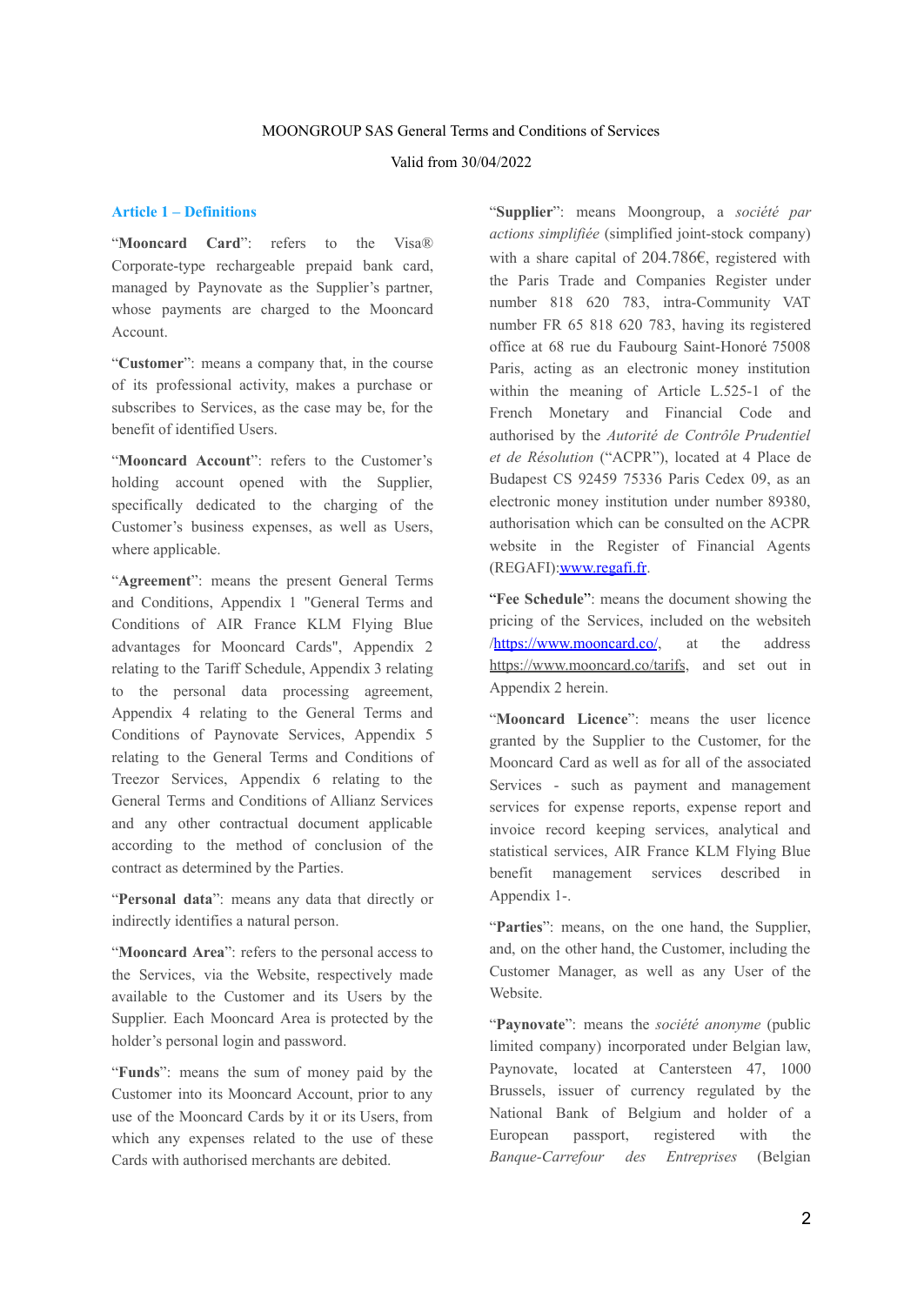companies database) under number BE 0506 763 929.

"Data Subjects": refers to natural persons whose Personal Data is processed by the Supplier, in particular Users.

"**Services**": means all services (tangible and intangible) offered by the Supplier, including but not limited to: educational training for processing expense reports; the granting of a licence to use a mobile application to photograph, store and analyse expense reports; the opening of the Mooncard Account; services for the payment of business expenses through the Mooncard Licence; expense report management services; expense report and invoice record keeping services; statistical analytical services; the management of AIR France KLM Flying Blue benefits described in Appendix 1 hereto, arising from the use of a Mooncard Card.

"**Applicable Regulations**": means all applicable laws, rules and regulatory requirements relating to the processing of Personal Data, including the General Data Protection Regulation (EU) 2016/679 which entered into force on 25 May 2018 and the French Data Protection Act 78-17 of 6 January 1978 as amended.

"**Customer Manager**": refers to the natural person having a legal mandate to act in the name and on behalf of the Customer.

"Website": means, indifferently, one of the Supplier's Websites, accessible via the following URLs:

[https://www.mooncard.co/,](https://www.mooncard.co/) <https://app.mooncard.co/>, As well as all of their pages.

"**User**": means any person identified as a beneficiary of the Services by the Customer with the Supplier; the User is the holder of a Mooncard Licence and user of the Website.

### **Article 2 – Conclusion of the Agreement**

The terms and conditions for entering into the Agreement between the Supplier and the Customer may be as follows:

1) the Customer enters into a contract directly online with the Supplier following the Website ordering process; or

- 2) the Customer enters into a contract by accepting and signing a quote prepared by the Supplier (hereinafter the "**Quote**") to which these General Terms and Conditions are appended; or
- 3) the Customer enters into a contract by accepting and signing an *ad hoc* agreement negotiated with the Supplier, to which the General Terms and Conditions are appended.

The Parties expressly declare that within the framework of entering into the Agreement and any contractual document, electronic signatures, simple or advanced (two factor authentication), such as, in particular, those offered by the trusted service providers qualified by ANSSI (French National Cybersecurity Agency), pursuant to decree no. 2010-112, have the value of a handwritten signature.

The Supplier may, at its own discretion and without having to give reasons, refuse any request to open a payment account. This decision shall not give rise to any damages. It will be notified to the applicant by e-mail.

## **Article 3 – Purpose of the General Terms and Conditions of Services**

The purpose of these General Terms and Conditions of Services (hereinafter the "**General Terms and Conditions**") is to govern the contractual relations between the Parties, and in particular the terms and conditions under which the Supplier offers its Services to the Customer. In particular, the Customer may subscribe to one or more Mooncard Licences, for its benefit and for the benefit of the Authorised Users, in order to allow them respectively (i) to pay their business expenses, via the Mooncard Card, as well as (ii) to monitor their expenses, and the management and accounting integration of these business expenses, via software accessible in their respective Mooncard Areas.

The General Terms and Conditions are available on the Website in a printable format.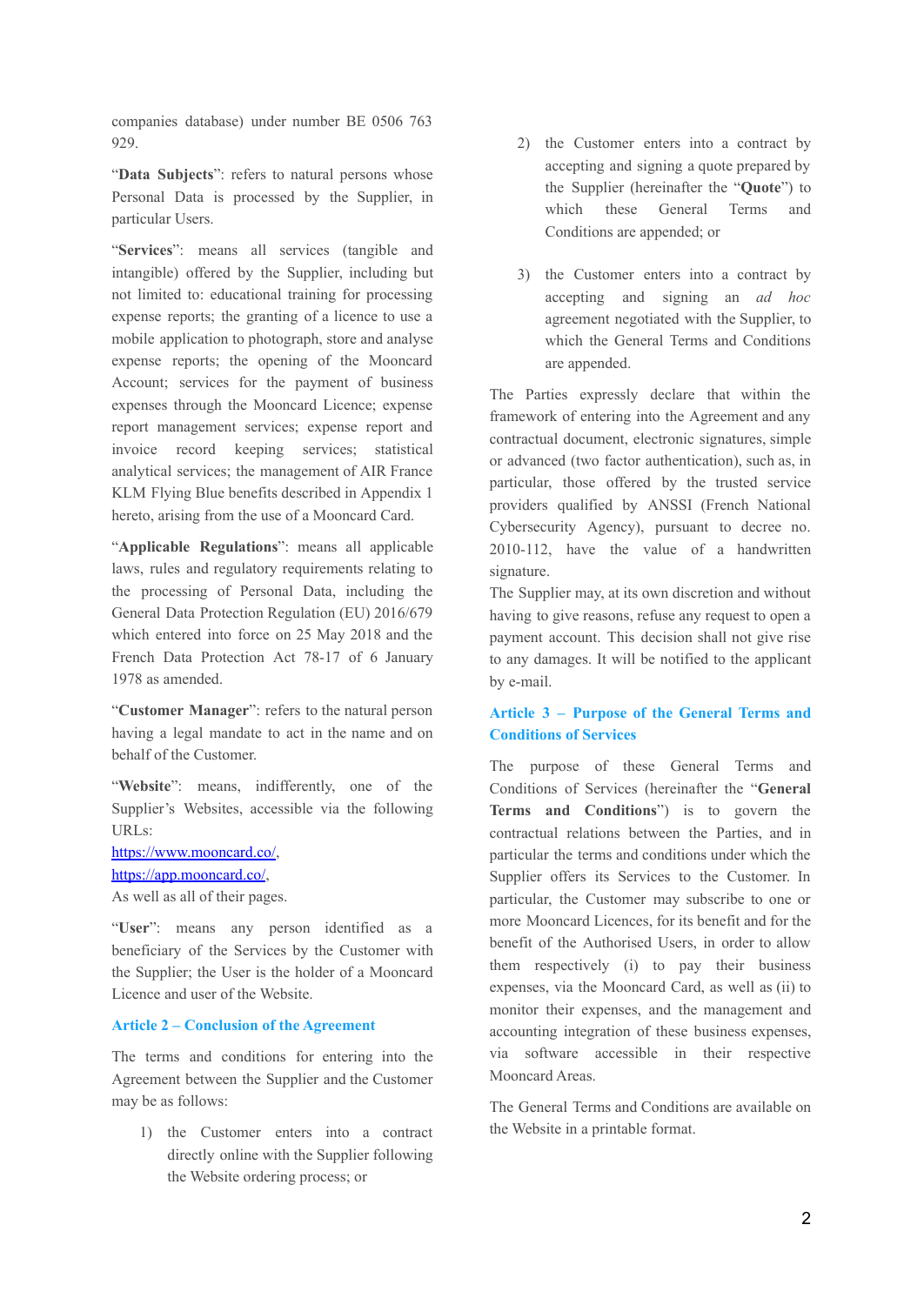A printed version of the General Terms and Conditions may be communicated by the Supplier, at the Customer's or a User's first request.

For any information, the Customer is invited to contact the Supplier:

- by email: [hello@mooncard.co](mailto:hello@mooncard.co);
- by phone: +33 1 79 75 11 91.

# **Article 4 – Acceptance of the General Terms and Conditions**

The Customer's and each User's unreserved acceptance of the General Terms and Conditions is a prerequisite for the use of the Services, including the creation of a Mooncard Account and/or Mooncard Area. The Customer and each User acknowledge having read the General Terms and Conditions and any other contractual document of the Agreement.

The initial acceptance of the General Conditions can be done via the Site. It consists, for the Client Manager and for each User, in checking the boxes corresponding to the sentences of acceptance of the General Conditions of Services, such as: "I acknowledge having read and accepted the General Conditions of Services". The Client Manager and each User will thus be deemed to have signed the General Conditions by hand.

The Client Manager acknowledges the value of the Supplier's automatic recording systems as proof and, unless he/she can prove otherwise, waives the right to contest them in the event of a dispute.

Acceptance of these General Terms and Conditions assumes that the Customer's Manager and each User have the legal capacity to do so.

Due to possible extensions and improvements of the Services, the Provider reserves the right to adapt or modify the content of the services offered.

Any proposed changes to these General Terms and Conditions shall be communicated to the Customer on paper or on another durable medium, at the latest one month before the date of application envisaged. If the Customer does not challenge the Supplier before the date of application of the changes, this shall be deemed to be acceptance of the changes. The new General Terms and Conditions shall also be presented to the Customer at the time of his first connection during the month following their entry into force.

In the event of disagreement, the Customer has the possibility, without any penalty, to cancel any options subscribed to and to block his accesses under the conditions specified in Article 16.

## **Article 5 – Charging of the Mooncard Account**

The Supplier reserves the right to refuse or suspend charging transactions that do not meet the conditions defined below.

The Funds will be charged into the Mooncard Account by the Customer Manager, (i) by SEPA B2B debit, or (ii) by transfer, from the Customer's bank account, opened with a third-party banking institution, checked and approved in advance by the Supplier in accordance with the conditions of Article 6.2 hereof, it being specified that no charging carried out by a third party will be accepted.

The Customer may request the substitution of the charging bank account with another bank account at its disposal. As such, the Supplier will verify the new account and may refuse the change of account.

Any charging transaction must meet the security requirements required by law and the Supplier's partners. These charging transactions will be accepted automatically but may be subject to a prior compliance check, within 24 hours of the transfer being issued.

The Supplier undertakes, in cooperation with its partner Paynovate, to ensure that the funds remain and stay the property of the Customer.

The Customer and the Customer Manager shall ensure that the balance of the Mooncard Account is always positive during the performance of the Agreement. In the event of a negative balance, the Customer undertakes to restore a positive balance within one (1) working day of its notification in writing by the Supplier. Failing this, the use of the Mooncard Licence(s) associated with the Mooncard Account will be automatically blocked.

**Article 6 – Rights and obligations of the Supplier and the Customer**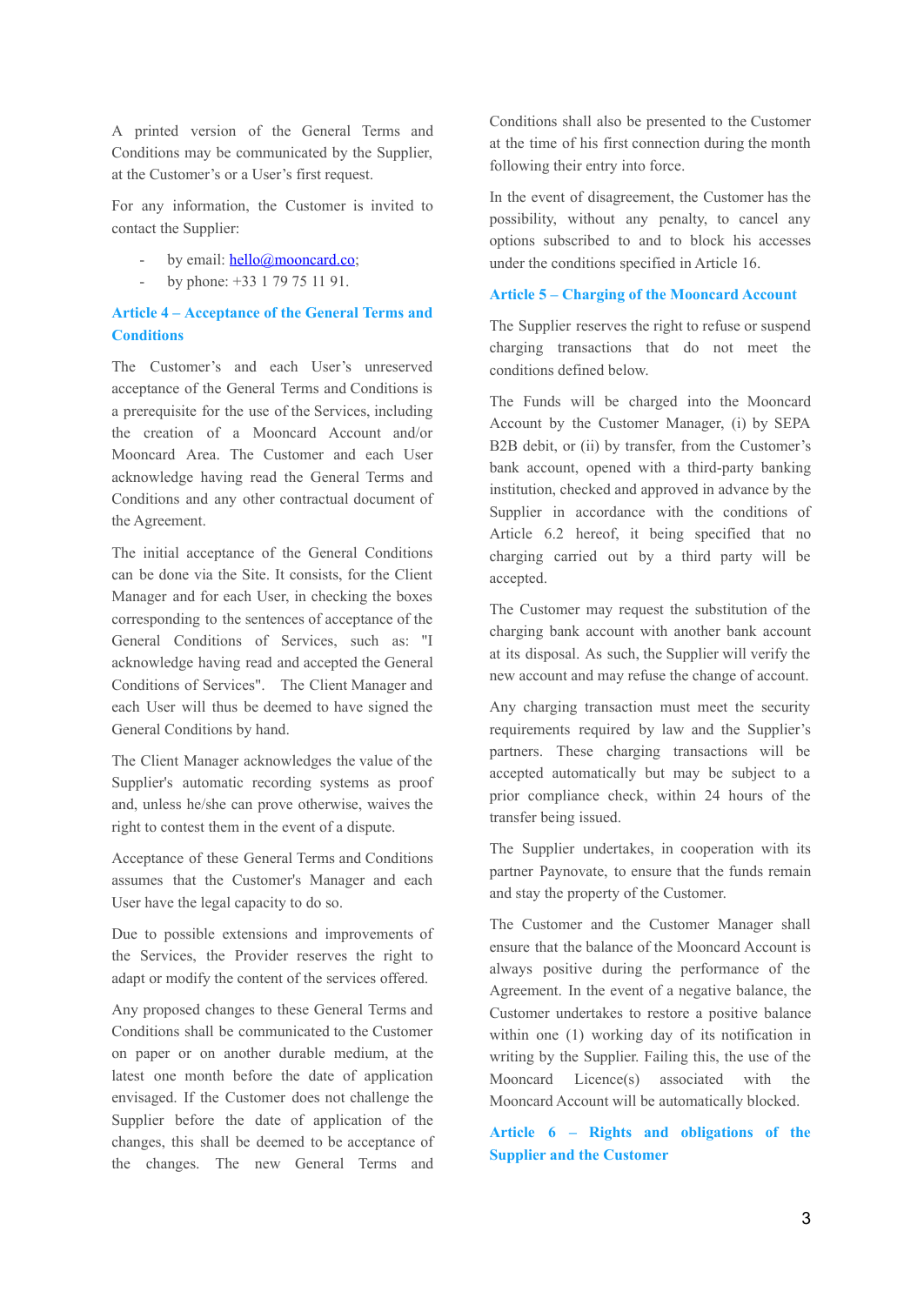# **Article 6.1 – Rights and obligations of the Supplier**

The intangible Services are made available to the Customer and Users via the Website, in their respective Mooncard Areas, protected by a personal login and password.

The Supplier undertakes to maintain, pursuant to a best endeavours obligation, all the features of the Services, in particular the Mooncard Licences, expenditure monitoring, accounting integration, etc.

The Supplier undertakes to make available to the Customer and its Users all new features developed, if applicable.

The Supplier undertakes to make available to the Customer Manager and to each User, on simple request sent by email or by post, all the data stored on its servers, concerning respectively the Customer or the User.

The Supplier undertakes to use a data backup and service continuity system. In any event, the Supplier shall safeguard the information that it processes in its information system, and allows the recovery of its services and data at all times. The Supplier guarantees the integrity of the backed-up data and will regularly carry out the necessary backup and recovery tests, in order to verify the integrity of the backups carried out.

The Supplier undertakes to comply with its obligations under the applicable Regulations, as defined in Article 17 hereof.

Customer authorizes Supplier to obtain Customer's expense receipts from the third party business where Customer's expenses occurred using a Mooncard account.

# **Article 6.2 – Rights and obligations of the Customer**

**6.2.1 – The Customer undertakes to ensure that its charging bank account is approved by a banking organisation. This is an essential obligation whose breach prevents the performance of the Agreement. The Customer therefore acknowledges that the breach of this**

**obligation constitutes grounds for termination of the Agreement.**

**6.2.2 – Mandatory documents:** In accordance with the provisions of the French Monetary and Financial Code relating to anti-money laundering and the financing of terrorism, the Customer is required to provide the Supplier, within seven (7) calendar days of entering into a business relationship, with any document allowing the identification of the company, its directors, as well as the beneficial owners (K-Bis (company registration certificate) or equivalent for a foreign company less than 3 months old, identity documents and proof of residence less than 3 months old of the directors listed on the K-Bis or equivalent for a foreign company and of the shareholders holding more than 25% of the company, the identity of the users benefiting from the Mooncard licenses, including surnames, first names, dates of birth, etc.). The Customer warrants to the Supplier that all information provided is up-to-date and accurate. The Customer also undertakes to update them with the Supplier without delay, if necessary. The Customer acknowledges that any failure to provide such information and documents shall constitute grounds for termination of the Agreement by the Supplier. Nevertheless, and in the absence of termination of the Contract by the Supplier, the Customer shall remain liable for payment of its invoices for the Services subscribed to. The Customer undertakes to compensate the Supplier for any prejudice caused by false declarations or false identities.

**6.2.3 – Use of the Services:** By accepting these General Terms and Conditions, the Customer undertakes to use the Services made available to it in a reasonable manner and not to make any unlawful use thereof.

The Website grants the Customer a personal, non-exclusive, non-assignable and non-transferable right to use the Services throughout the term of the agreement and worldwide. The Customer shall use the Services in accordance with its requirements and documentation. In particular, the licence relating to the solutions is granted only for the sole purpose of allowing the Customer and its Users to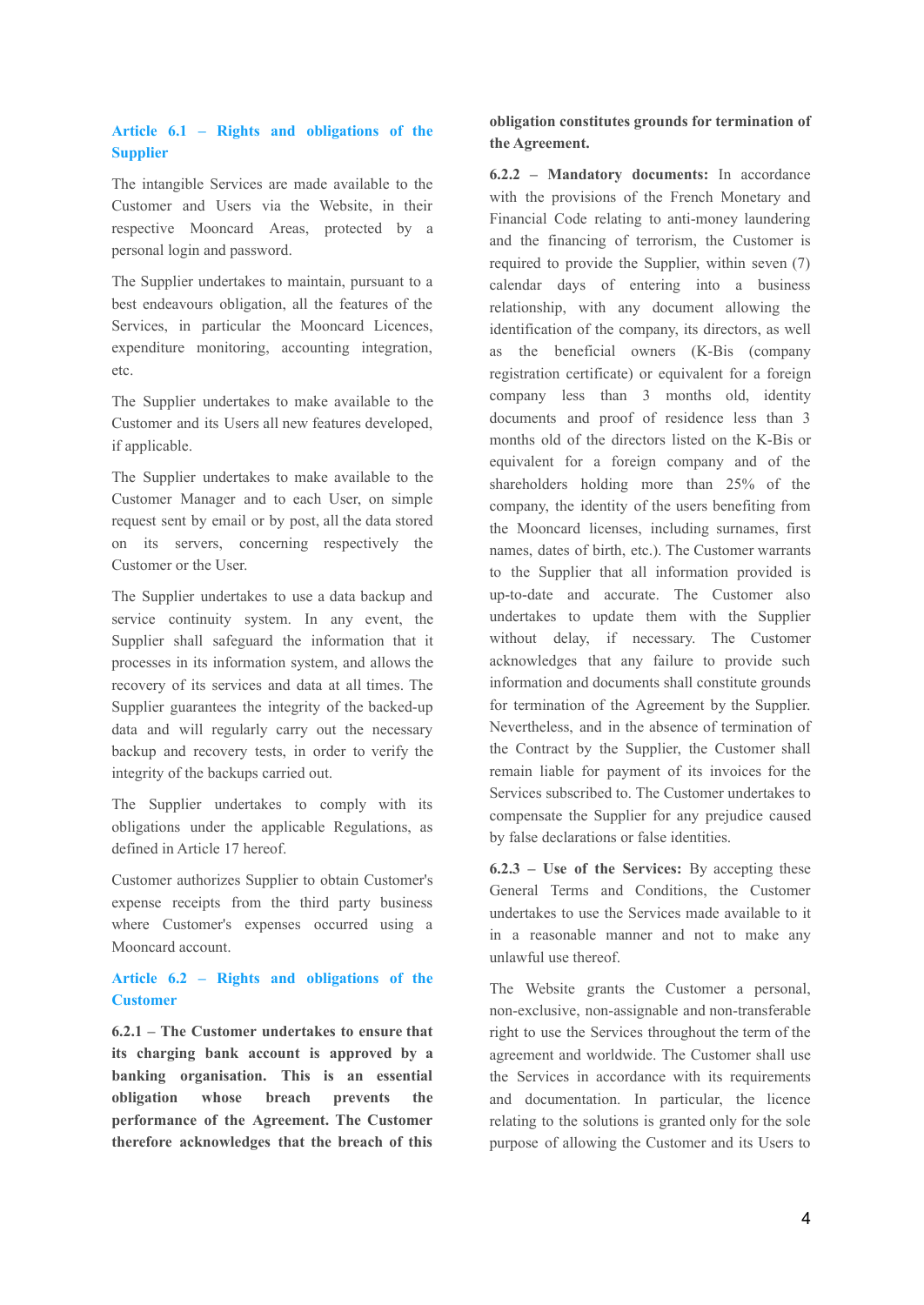use the Services, to the exclusion of any other purpose.

The right of use is the right to represent and implement the Services according to their intended purpose, in SaaS ("Software as a Service") mode via a connection to an electronic communications network. The Customer may not under any circumstances make the Services available to a third party and is strictly prohibited from any other use, in particular any adaptation, modification, translation, arrangement, distribution or decompilation, without this list being exhaustive.

**6.2.4 – Acceptance of the general terms and conditions of the service provider Paynovate and Treezor:** The activation, the loading of the Mooncard Account and the granting of the Mooncard License require the acceptance by the Customer and each of them of the General Terms and Conditions of Services Treezor (link in appendix 5 of these General Terms and Conditions), as well as Users of the General Terms and Conditions of Use of the Mooncard - Paynovate Program (link in Appendix 4 of these General Terms and Conditions),

### **Article 7 – Term**

In the absence of any provisions to the contrary agreed between the Parties, the Agreement is entered into for an indefinite period, starting from the Customer's acceptance of these General Terms and Conditions, or a Quote, or an *ad hoc* Agreement. The Agreement ends by termination by either Party, subject to one (1) month's notice.

Customer's termination of the Agreement must be sent by e-mail with a return receipt to support@mooncard.co.

When, due to a provision to the contrary, the Agreement is for a fixed term, the Customer may subscribe to additional Services to the Services initially subscribed to (for example, by increasing the number of Mooncard Licences), during the performance of the Agreement. However, the Customer may not under any circumstances reduce the number of Services subscribed to during the Agreement; any increase in the volume of Services thus applies until the final expiry of the Agreement. The entry into force of the Agreement results in the provision of the Mooncard Account, which is in principle immediate but may require a short period of time.

### **Article 8 – Rates**

The rates for the Services are detailed in the Fee Schedule attached hereto (Appendix 2). These prices are understood to be in euros exclusive of tax and shall be increased by VAT and any other taxes in force.

The rates for using the Mooncard Licence are detailed on the Website.

The Supplier reserves the right to modify all of these rates at any time, it being specified that these fee changes will apply (i) to new Contracts, and/or (ii) to existing Contracts where applicable, provided that Customer has been previously informed of the amendment to the T&Cs and has confirmed its agreement under the conditions specified in Article 4 hereof.

### **Article 9 – Payment and invoicing conditions**

The Tariff Schedule specifies that billing is fixed on a flat-rate basis or on a monthly or annual basis. When the invoice is annual, it is paid in arrears, when it is monthly, the term is due. Any period started is due by the Customer, unless otherwise specified by the Supplier. Termination of a Mooncard License during the period will not be reimbursed for the period during which the License Card is no longer active.

Payment of invoices is made by direct debit. The Site will specify to the Client in the payment interface the date of the direct debit and its amount, as well as the frequency, which may vary from Client to Client.

Also, the Customer's Manager can place an order on the present Site and make his payment by direct debit by indicating his bank details.

Direct debits are made through secure transactions provided by an online payment platform provider. The payment is made directly to the bank or payment provider receiving the payment from the Customer.

Pursuant to the provisions of Articles L. 441-10 to L. 441-16 of the French Commercial Code relating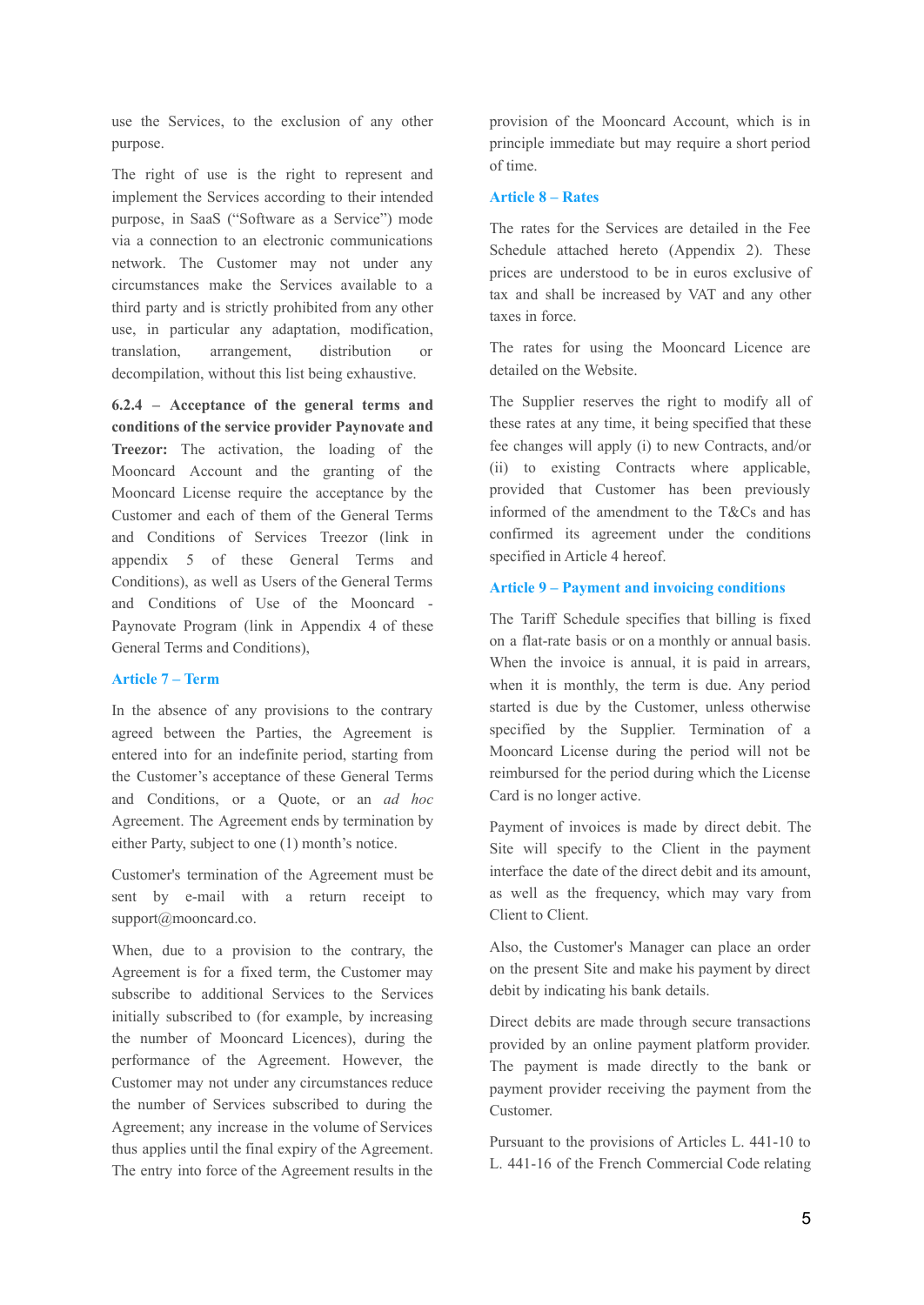to the payment deadlines between companies, and unless otherwise agreed, the Supplier's invoices are payable by SEPA direct debit from the Customer's bank account at the same time as the invoice issue date, or by transfer, without any discount for advance payment. No cheque, bill of exchange or instrument shall be deemed to constitute a valid payment until the Supplier has received all of the sums due.

## **Article 10 – Late payment**

Any late payment will result for the Customer, automatically and without prior formal notice being required, in a penalty rate equal to the interest rate applied by the European Central Bank to its most recent refinancing operation, plus 10 percentage points. This interest will accrue from the invoice due date until the day the invoice is fully paid. An additional flat-rate indemnity of forty euros  $(€40)$ for recovery costs will also be payable. In addition, the Services may be suspended until the sums due have been paid in full.

## **Article 11 – Liability of the Supplier in the context of the performance of this Agreement**

**11.1** The Supplier is only bound by a best endeavours obligation.

**11.2** The Supplier may not be held liable by the Customer or its Users for any reason whatsoever under the following conditions:

- since the Internet is an open network, in case of intrusion on the Website, hacking of data from the Website or in case of contamination of the Website by computer viruses;

- if the visit, by the Internet user, to a website accessible by a hypertext link on the Website causes him/her harm;

- if it is impossible to access the Website preventing the availability of the Services for any reason, including technical and maintenance.

**11.3** With the exception of the provisions of Article 11.2 and to the extent that proof of the Supplier's fault is reported by the Customer or, as the case may be, by its Users, the Supplier's liability shall be limited to a sum corresponding to one year of invoicing for the Services and, in any event, to the limit of the Supplier's insurance. If all or part of a

Service is not made available, the Customer has a maximum of six (6) months (from the date of access to the online service) to make a complaint. After this period, no complaints will be accepted.

### **Article 12 – Assistance**

In order to ensure continuity of services to the Customer and the User and to address any problems with the use of the Website, the Supplier shall set up a support service in order to remedy them.

The help desk for this Site can be reached at the following e-mail address: support@mooncard.co. The Supplier undertakes to respond to any request within seven (7) days.

The Supplier also provides the Customer and its Users with a hotline, or telephone support, to answer their questions. Telephone assistance can be contacted on +33 1 75 85 82 88.

The Supplier reserves the right to sanction any wrongful use.

# **Article 13 – Intellectual property rights relating to elements incorporated and published on this Website**

All elements of this Website belong to the Supplier or are used by the Supplier on the Website with the authorisation of their owners.

The trademarks and logos contained on the Website are registered by the Supplier, or possibly by one of its partners. Any person who represents, reproduces, embeds, distributes, or redistributes them shall incur the penalties provided for in the French Intellectual Property Code, unless expressly authorised by the rights holder (the Supplier and/or the partner concerned).

Any copy of logos, textual, pictorial or video content, without this list being exhaustive, is strictly prohibited and constitutes counterfeiting. Any Customer who is guilty of counterfeiting may have its Mooncard Area and Account deleted without prior notice or compensation, with the Supplier also being able to take subsequent legal action against it, at its own initiative or that of its representative.

## **Article 14 – Business reference**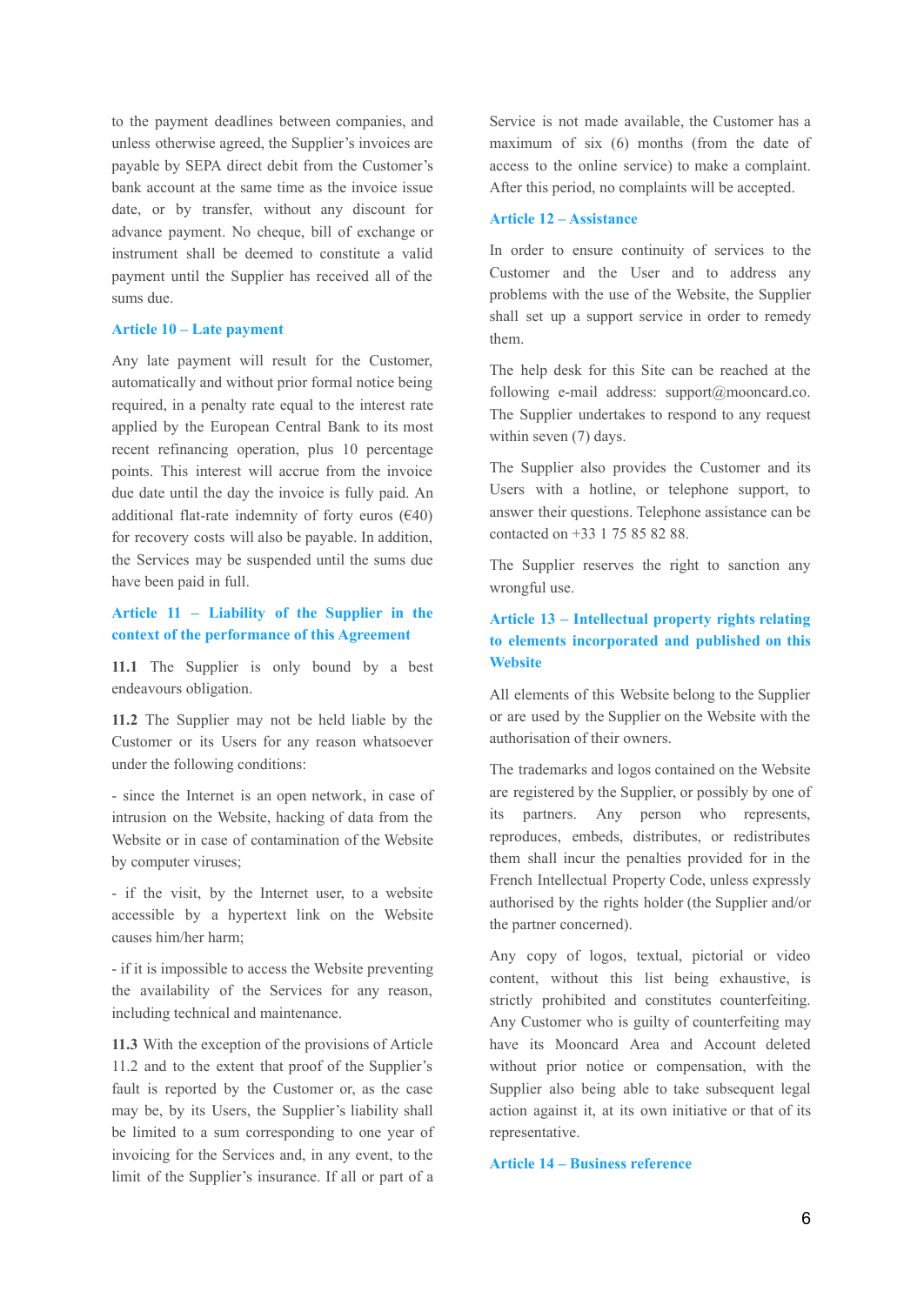The Customer agrees that the Supplier shall use its name as a business reference for the duration of their business relationship.

The Customer has the right to inspect and withdraw all publications which refer to it. In the event of withdrawal, the Supplier undertakes to remove the publication within one business day, with the Supplier nevertheless retaining the right to anonymise the said publication in order to retain it.

### **Article 15 – Governing law and mediation**

These General Terms and Conditions are governed by French law.

Except for public policy provisions, any disputes that may arise in the context of the performance of these General Terms and Conditions shall, prior to any legal action, be submitted to the Supplier for assessment with a view to an amicable settlement. It is expressly recalled that requests for amicable settlement do not suspend the time limits for bringing legal proceedings. Unless there are public policy provisions to the contrary, any legal action relating to the performance of these General Terms and Conditions shall be subject to the competence of the courts within the jurisdiction of the Paris Court of Appeal, France.

### **Article 16 – Termination**

**16.1.** The Supplier is entitled to terminate the Contract by operation of law and subsequently to cancel access to Mooncard Services, in particular in the event of communication of false information, the carrying out of illegal activities and/or activities that are contrary to good morals, suspicions of money laundering or the financing of terrorism, or threats against employees of Mooncard, non-payment of the Services after a formal notice sent by registered mail has remained unsuccessful within a period of eight (8) days, failure to comply with the obligations of this Contract, the opening of receivership or liquidation proceedings, refusal on the part of the Client to communicate or update all documents and information required, under the conditions of Article 6. 2 of the General Conditions. Termination of the Contract by the Supplier shall be effective immediately by registered letter with acknowledgement of receipt.

The termination shall take effect from the date of the said letter.

**16.2** The Supplier and the Customer may terminate the Agreement in the event of force majeure under the conditions set out in Article 19 and in particular Article 19.4.

**16.3** Early termination of the fixed-term Agreement by the Customer or as a result of the Customer assumes payment of the balance of the subscribed Services. The balance of the subscribed Services is understood as the balance of the minimum of the subscribed Licences, multiplied by the number of months remaining until the expiry of the commitment, it being specified that the current month counts as a month due. The reduction in the number of Services subscribed does not impact the minimum amount invoiced during the commitment.

**16.4** Termination of the Agreement shall result in the closure of the Customer's Mooncard Account within 72 hours of termination of the Agreement.

The Supplier shall provide the Customer with any unused Funds on its Mooncard Account free of charge at the Customer's request.

In the event of termination of a Visa® Mooncard Account already charged for payments by Visa® Mooncard Cards, the amounts paid by cards are not refunded.

**16.5** In the event of termination, the Supplier shall inform the Customer, via the Website, of the upcoming termination of its subscription, and the Customer shall cease using any access code to the solutions and Application Services.

### **Article 17 – Protection of Personal Data**

In order to implement the Services, it offers, the Supplier will be required to collect Personal Data and act as a processor, in accordance with the Applicable Regulations. The conditions for processing this Data are set out in Appendix 3 hereto.

### **Article 18 – Nullity/Invalidity**

If any provision of these General Terms and Conditions is held to be illegal, invalid or unenforceable, it shall be deemed severable from the General Terms and Conditions and shall not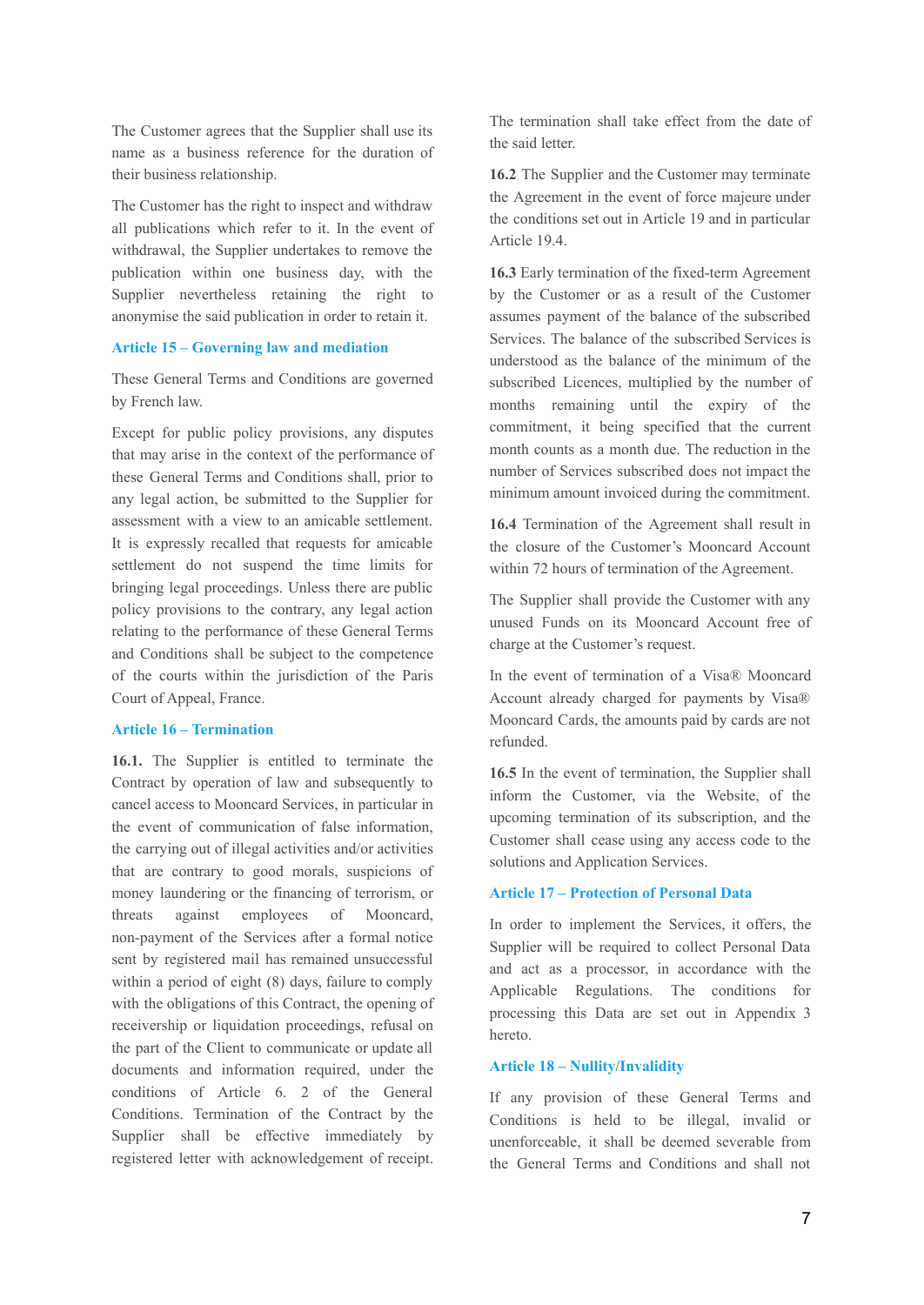affect the validity and enforceability of the remaining provisions, which shall remain in force.

#### **Article 19 – Force Majeure**

**19.1** The Supplier may not be held liable for damages caused by delays or failures in the performance of its obligations due to a case of force majeure.

In particular, force majeure events shall be considered as the following events: natural disasters, fires, strikes, riots, wars or attacks, imperative requirements of national or international public authorities related in particular to epidemics, and more generally any event beyond the control of the Supplier, which could not reasonably be foreseen when accepting the General Terms and Conditions, the effects of which cannot be avoided by appropriate measures, and which prevent the performance of its obligation by the Supplier.

**19.2** The Supplier, as soon as reasonably practicable after the commencement of the force majeure event, shall inform the Customer in writing of the existence of such event, its effective date, its probable or potential duration and the impact of the force majeure event on its ability to perform its obligations. In this respect, the Supplier shall make all reasonable efforts to mitigate the impact of the force majeure event on the performance of its obligations.

**19.3** In the event of the occurrence of a force majeure event consisting of imperative requirements of national or international public authorities of a temporary nature, the Supplier's obligations will be suspended for the duration of said requirements (and any extensions thereof) and the contractual deadlines will be extended by an equivalent duration.

In the event that force majeure events of another nature occur, the Supplier's obligations will be suspended for a maximum period of three (3) months from the occurrence of the event, the Customer and the Supplier during this period must, if necessary, endeavour to reach an agreement on the terms and conditions for continuing their contractual relationship despite the occurrence of this event.

**19.4** At the end of the aforementioned period, if the Supplier is still unable to perform one of its obligations under these General Terms and Conditions due to the force majeure event, the Supplier and the Customer may automatically terminate the agreement. The party intending to avail itself of this provision shall notify its decision to the other party by registered letter with acknowledgement of receipt. Termination shall then take effect within thirty (30) days of receipt of said notification by the other Party.

### **Article 20 – Inaccuracies**

The Supplier shall use all means to correct as soon as possible any inaccuracies, errors or information inconsistent with the provisions of the General Terms and Conditions, the legal notices or the personal data charter [\(https://www.mooncard.co/privacy-policy](https://www.mooncard.co/privacy-policy)). The same shall apply in the event of unauthorised modification of the content of the Website or ancillary services (for example, social media) that is due to third parties.

In such cases, the Customer may make a complaint to the Supplier under the conditions indicating the error, inaccuracy or contradiction concerned and its location.

### **Article 21 – Complaints**

Complaints may be presented by contacting the Supplier by post and/or email at the addresses mentioned in Article 2 of these General Terms and Conditions.

#### **Article 22 – Intuitu Personae**

These General Terms and Conditions are concluded *intuitu personae* with regard to the Customer. In doing so, the General Terms and Conditions are not assignable, transferable or sub-licensable by the Customer itself.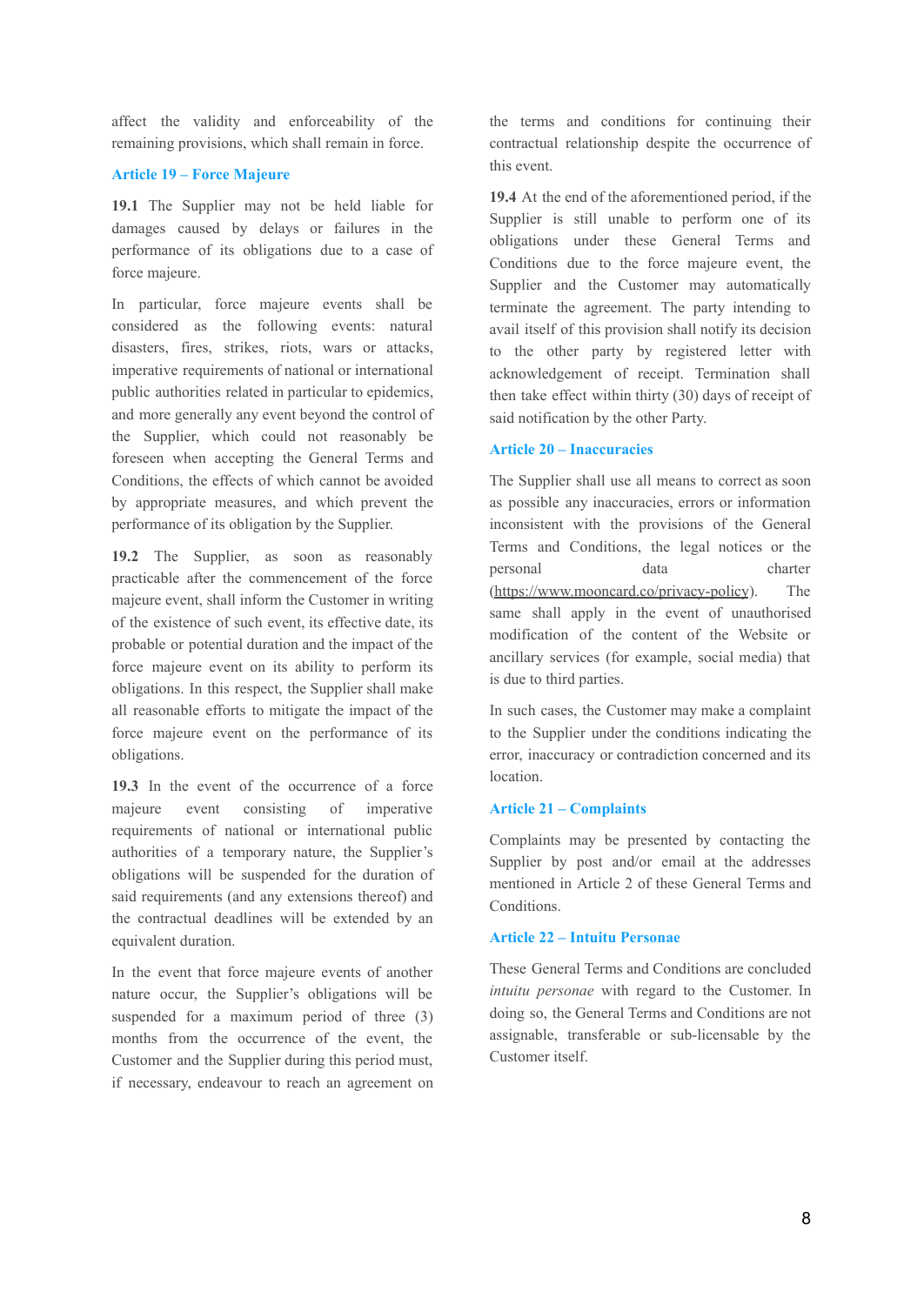# **1. Purpose of the General Terms and Conditions of Benefits**

The option of earning Flying Blue Miles is offered to any new User activating his/her Mooncard Card from 26/01/2021 (hereinafter the "Miles") and under the conditions listed below in Article 2.

The option of earning Flying Blue Miles allows Users to get Miles for all purchases made with the Mooncard Card.

### **2. Conditions for obtaining Miles**

2.1 It is the responsibility of the Mooncard User to enter his/her Flying Blue number in his/her Mooncard Area interface. The name associated with the Flying Blue number must be the same as the name on the Mooncard Card.

2.2 If the User does not have a Flying Blue account prior to obtaining his/her Mooncard Card and wishes to benefit from the benefits of this Appendix, he/she is responsible for opening his/her account free of charge on the website [www.flyingblue.com](http://www.flyingblue.com/).

The User shall be bound by the Flying Blue programme General Terms and Conditions. The Supplier assumes no responsibility for the implementation and application of the Flying Blue programme.

## **3. Accumulation of Miles**

3.1 Users benefit from the accumulation of Miles as soon as they have completed a valid Flying Blue number in their name, corresponding to the name indicated in their Mooncard Area, on the Website interface, without being able to benefit from any retroactivity.

3.2 The amount of the Miles accumulated will be visible on the Website interface and accessible to any User under the conditions listed below in Article 6 of this Appendix.

3.3 The accumulation of Miles can be accessed at <https://app.mooncard.co/> and varies according to the User's Mooncard Card.

3.4 Users opening a Mooncard Account have ninety (90) days to enter their Flying Blue number in their Mooncard Area in order to receive a welcome bonus, subject to meeting the conditions of Articles 2 and 3.1 of this Appendix.

The bonus amount is calculated in Miles and varies according to the Mooncard Card chosen at the time of registration of his/her Flying Blue number (between the Corporate or X Mooncard Card). The transfer of this bonus to the Flying Blue account will take place under the conditions listed in article 6 and in particular Article 6.4. The welcome bonus offer is limited to a single welcome bonus per user per company for the entire lifetime of the user in this company.

3.5 The scales and bonuses set forth in Articles 3.3 and 3.4 of this Appendix may be amended at any time.

Each User may access the amount of the scales in force on the date of signature of these General Terms and Conditions of Services by accessing the following address [https://www.mooncard.co/tarifs.](https://www.mooncard.co/tarifs)

3.6 A difference between the accounting of Miles in your Mooncard Area and your expenses may occur.

3.7 The mileage multiplier applicable to the Mooncard Premium license is limited to 150,000 (one hundred and fifty thousand) miles per year (a year begins on the date the license is created). Beyond this mileage gain, the scale switches to the scale applicable to the Mooncard Classic Corporate license.

3.8 The Miles credited on your Mooncard account and not transferred on your Flying Blue account after one year (a year means 12 months after the Mile was credited on your Mooncard account) will be definitively suppressed from your Mooncard account and not pushable anymore on your Flying Blue account.

# **4. Debits not taken into account for the accounting of Miles**

4.1 Monthly contributions.

4.2 Increases and penalties for late payment.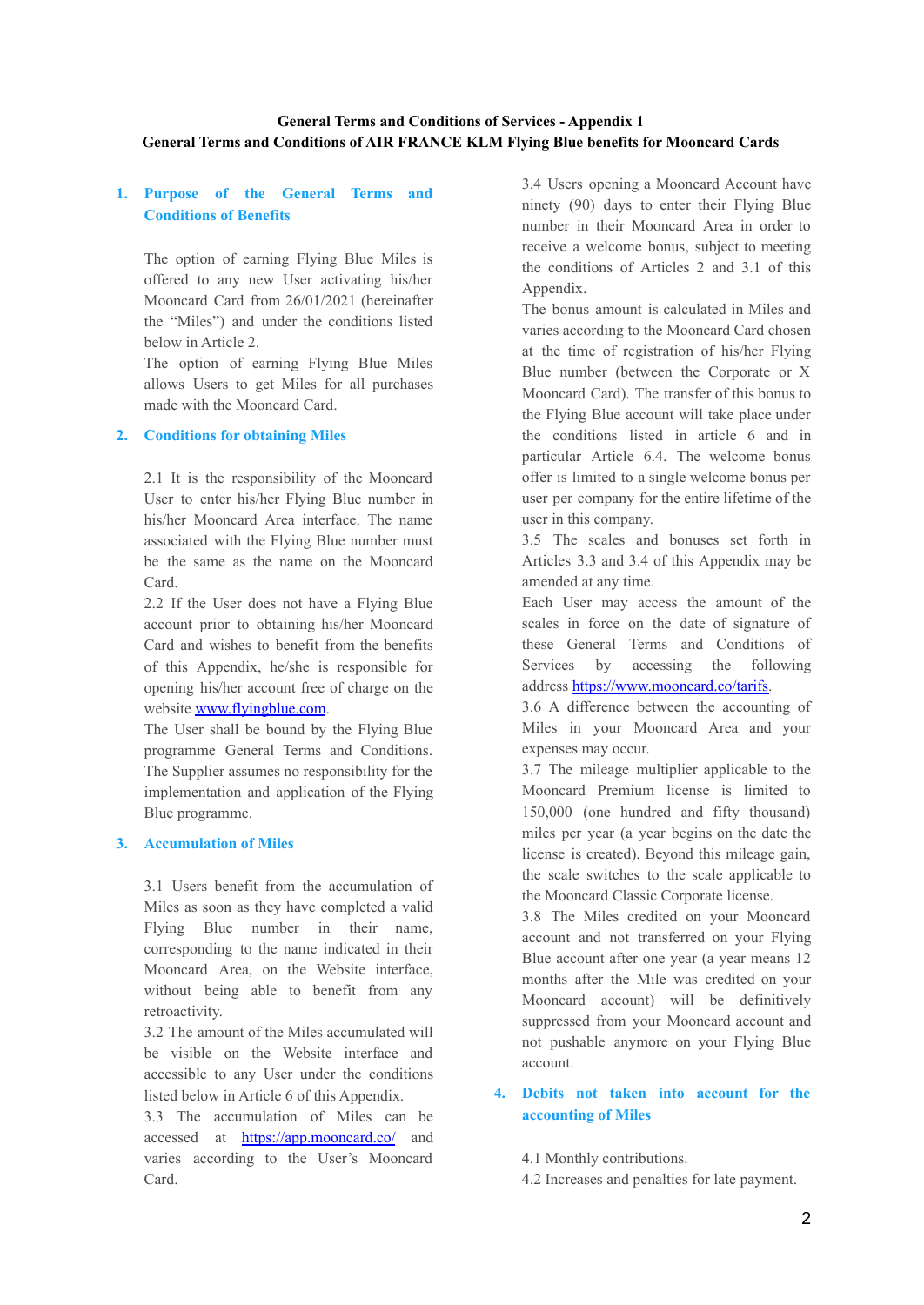4.3 Cash withdrawals.

4.4 Internal transfers to the same Mooncard Account or the different Mooncard Accounts of the same holder.

4.5 Charging costs.

4.6 Pre-authorisations for payment, only the final payment will be taken into account for the accounting of Miles.

#### **5. No Miles earned or Miles withdrawn**

5.1 Any credit or refund to a User's account (including those arising from the refusal of goods or services paid for by the Mooncard Card) will result in a decrease in the corresponding number of Miles.

5.2 Any fraud in the use of the Mooncard Card or any abuse in the accumulation of Miles will result in the loss of the corresponding Miles.

5.3 Termination of the Mooncard Card results in the immediate termination of Flying Blue benefits.

5.4 The User's Miles not yet transferred to his/her Flying Blue account will be lost in the event of termination of the Mooncard Card for a reason due to Moongroup (in accordance with the provisions of Article 16.2 of the General Terms and Conditions of Service) or in the event of the User's death.

# **6. Transfer of Miles to the holder's Flying Blue account**

6.1 Miles may only be transferred to the Flying Blue account from his/her Mooncard Area by the User if the following three cumulative conditions are met: (i) his/her Mooncard Card is active, (ii) the User is up to date with the payment of his/her invoices and (iii) the balance of the Customer's Mooncard Account is positive.

Otherwise, Miles will remain blocked on the Mooncard Account until the balance is positive and/or payments are received by the Supplier.

6.2 Miles visible in the Mooncard Area must be manually transferred from this interface.

6.3 Miles accumulated through current expenses must have been in the Mooncard

Area for more than thirty (30) days in order to be able to be transferred.

6.4 Welcome bonus Miles must have been in the Mooncard Area for more than one hundred and twenty (120) days in order to be able to be transferred.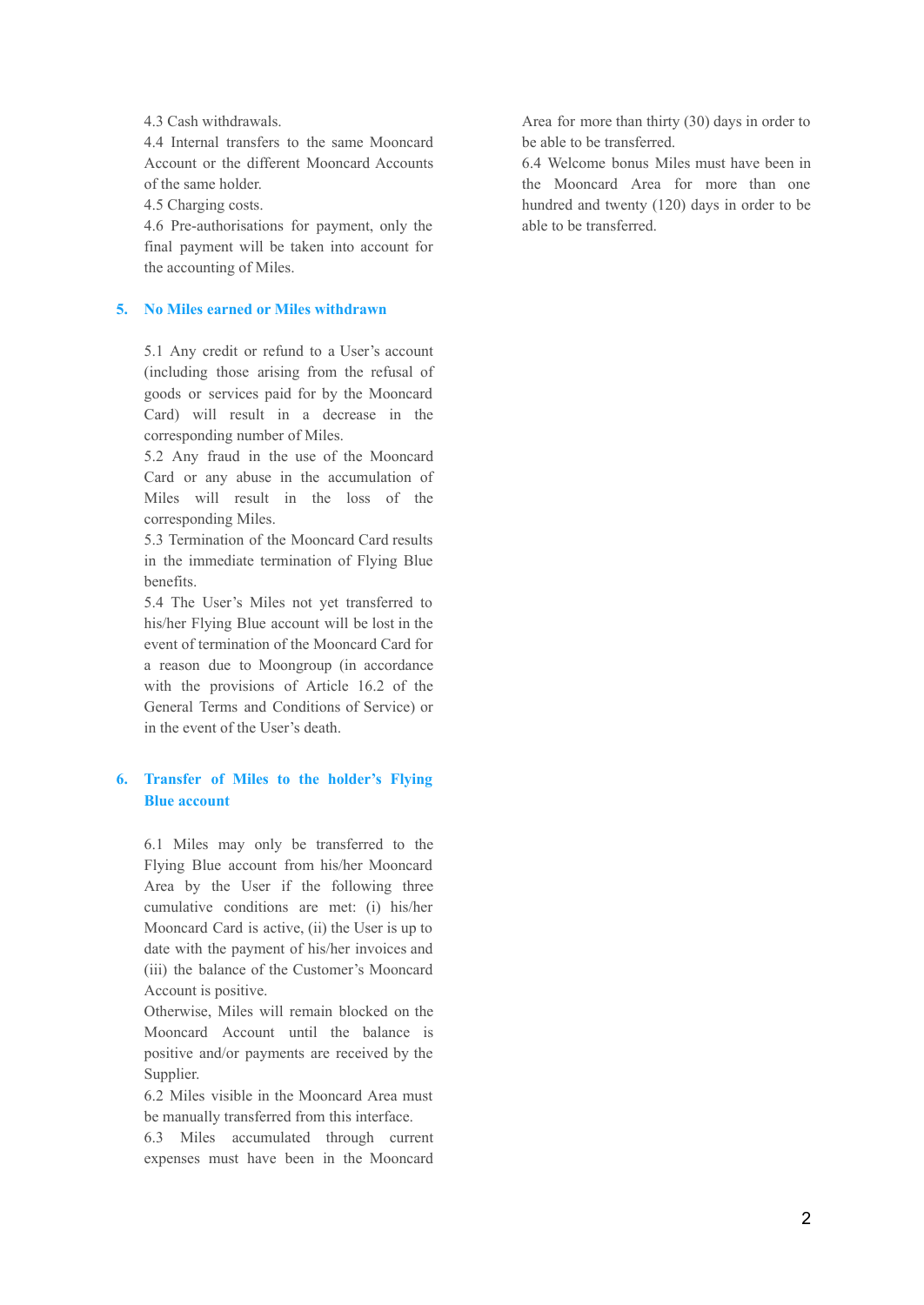# **General Terms and Conditions of Services - Appendix 2 Pricing terms and conditions in force on 04/04/2022**

The modified rates defined below apply as of April 4, 2022 for all new Customers.

Customers who signed a Contract with the Supplier before April 4, 2022, will benefit from the rates specified at the time of signing their Contract. However, the cost allocation for Mooncard Services will be different as of April 30, 2022 and service fees will now be applied.

The new pricing can also be applied to existing Customers who wish to do so by contacting their account manager.

The Mooncard license fee is composed of three elements:

## Subscription per public company or corporation

The subscription price depends on the number of employees. It is declined under the following conditions:

- 49€ per month for companies with 0 to 10 employees,
- $-199\epsilon$  for companies with 10 to 50 employees,
- $-199\epsilon$  for companies from 50 to 200,
- 499 $\epsilon$  for companies from 200 to 500,
- On estimate for companies with more than 500 employees.

The subscription gives access to :

- the expense management platform
- the accounting tool
- a dedicated support
- archiving with probative value
- validation workflow settings
- as many transactions adapted to the size of your organization.

### Price per user

- User without card:  $5 \in (excl. VAT)$  per month, billed only for the months used.
- User with card:  $5 \in \text{per month per user}$

### Additional costs:

- Drafting and sending of a circularization letter:  $79 \text{ } \in$  HT
- PIN code reminder: Free
- Account management fees: Free
- Issuing fees:  $9,90 \in$  HT / card
- Payment in Euro zone: Free
- Payment outside the Euro zone: 3% of the exchange rate applied by Visa
- Withdrawal from an ATM in the Euro zone:  $2.50\epsilon$  per withdrawal + 1.75% of the transaction amount, minimum 4€
- Withdrawal of cash in a currency outside the Euro zone: 2.50€ per withdrawal + 1.75% of the transaction amount + Exchange rate fee:  $3\%$ . Minimum:  $4\epsilon$  exchange rate applied by Visa
- Direct debit rejection fee:  $40 \epsilon$  excl.
- $\bullet$  Service fees: 0.5%. of loading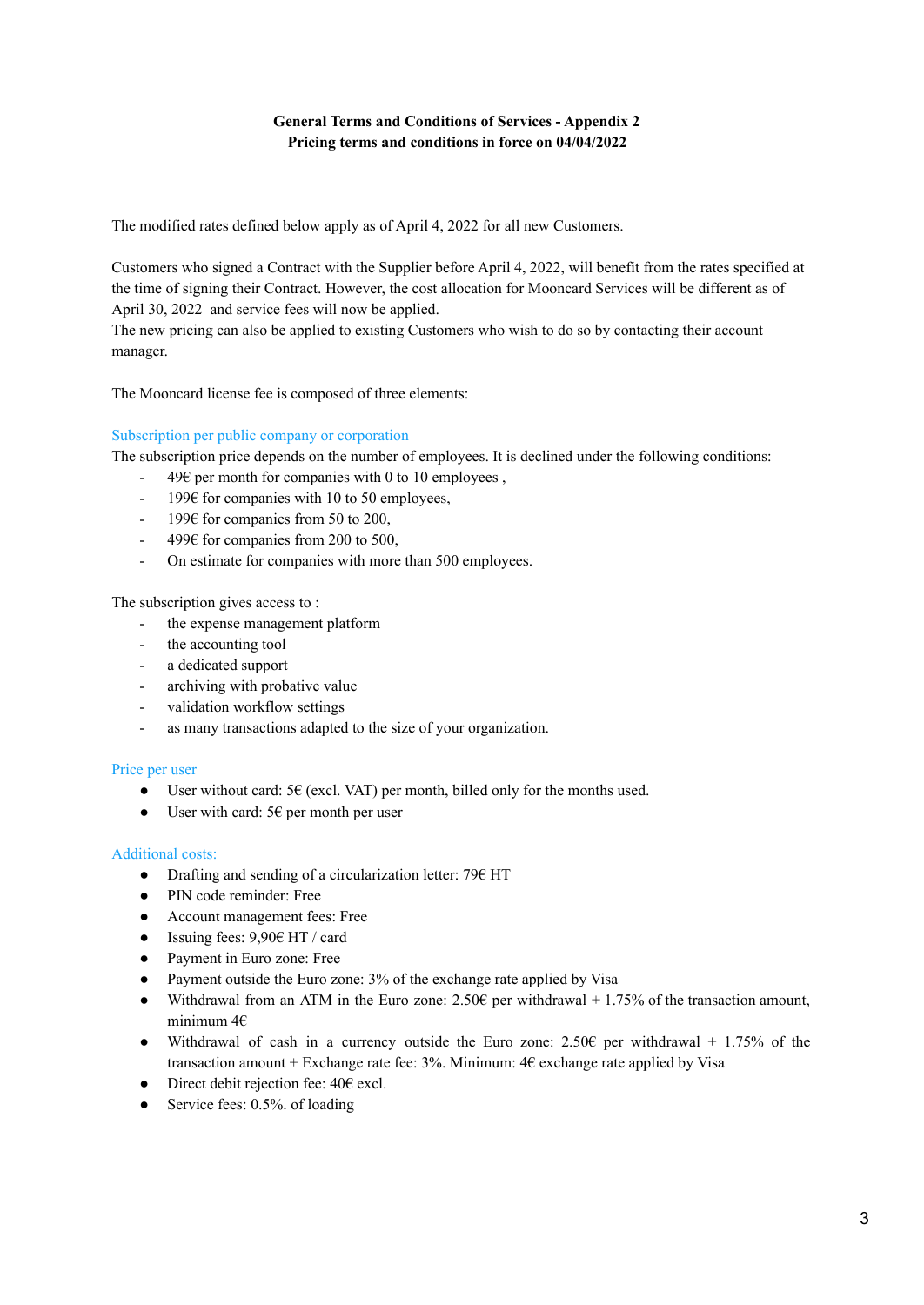# **General Terms and Conditions of Services - Appendix 3 Appendix relating to the obligations relating to the processing of personal data**

By signing this Appendix, the Parties agree to comply with all applicable legal and regulatory provisions relating to the processing of personal data and, in particular, with Regulation (EU) 2016/679 of the European Parliament and of the Council of 27 April 2016 (hereinafter, the "European General Data Protection Regulation" or "GDPR") and with Law No. 78-17 of 6 January 1978, as amended, on Information Technology, Files and Civil Liberties (hereinafter the "French Data Protection Act").

# **1. DEFINITIONS**

| "Agreement"                                     | means the General Terms and Conditions, Appendix 1        |
|-------------------------------------------------|-----------------------------------------------------------|
|                                                 | "General Terms and Conditions of AIR France KLM           |
|                                                 | Flying Blue benefits for Mooncard Cards", Appendix 2      |
|                                                 | relating to the Fee Schedule, this Appendix 3 relating to |
|                                                 | the Personal Data Processing Agreement, Appendix 4        |
|                                                 | relating to the General Terms and Conditions of           |
|                                                 | Paynovate Services, Appendix 5 relating to the General    |
|                                                 | Terms and Conditions of Treezor Services, and any         |
|                                                 | other applicable contractual document according to the    |
|                                                 | method of conclusion of the contract determined           |
|                                                 | between the Parties.                                      |
| "Processing", "Controller", "Joint Controller", | these terms have the same meaning as the definition       |
| "Processor",<br>"Sub-Processor",<br>"Personal   | given to them in the GDPR, as they apply to the           |
| Data":                                          | Agreement.                                                |
|                                                 |                                                           |
|                                                 |                                                           |
| "Services":                                     | means the services provided by the Supplier to the        |
|                                                 | Customer as described in the Agreement.                   |
|                                                 |                                                           |
| "User Data"                                     | means the Personal Data (surnames, first names, roles,    |
|                                                 | employer, telephone number and email address where        |
|                                                 | applicable, business expenses) of the Users of the        |
|                                                 | Services, processed by the Supplier during the            |
|                                                 | performance of the Agreement in the name and on           |
|                                                 | behalf of and under the detailed instructions of the      |
|                                                 | Customer.                                                 |
|                                                 |                                                           |
| "Supplier contact data"                         | means the Personal Data relating to the Supplier's        |
|                                                 | personnel involved in the performance of the              |
|                                                 | Agreement and communicated to the Customer in this        |
|                                                 | respect.                                                  |
|                                                 |                                                           |
| "Customer contact data"                         | means the Personal Data relating to the Customer's        |
|                                                 | personnel, in particular the Customer Manager,            |
|                                                 | involved in the performance of the Agreement, and         |
|                                                 | communicated to the Supplier in this respect.             |
|                                                 |                                                           |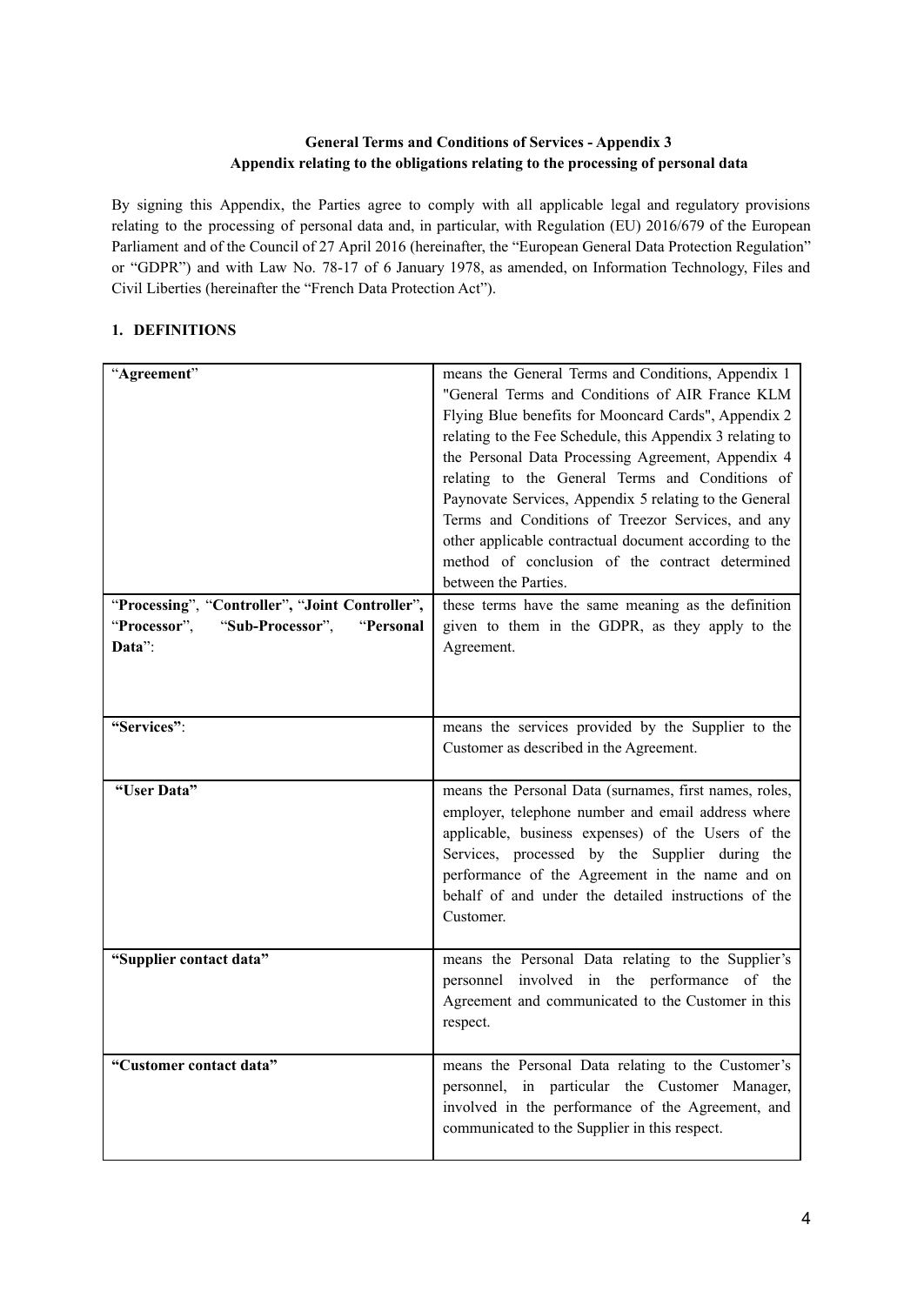All the terms used in this Personal Data Processing Appendix in capital letters and not defined below are defined in the Agreement.

## **2. BACKGROUND**

Within the framework of the Agreement, the Parties shall be required to process Personal Data and intend by this Appendix to define the terms and conditions for the Processing of this Personal Data.

## **3. PURPOSE**

The purpose of this Personal Data Processing Appendix (hereinafter "*the Agreement*") is to define the conditions under which the Parties undertake to carry out Personal Data Processing operations for the purposes of the performance of the Agreement.

## **4. TERM**

The Agreement shall enter into force on the date of entry into force of the Agreement and shall remain in force throughout the term of the Agreement and as long as the Parties have access to any Personal Data communicated by the other Party under the Agreement.

The expiry or termination of the Agreement for any reason shall not affect the validity of this Agreement.

## **5. OBLIGATIONS OF THE PARTIES**

The performance of the Agreement involves the following Personal Data Processing operations, whose respective purposes are specified below:

- The Processing by the Supplier of User Data, in the name and on behalf of and under the detailed instructions of the Customer, for the purposes of the performance of the Agreement;
- Processing by the Supplier
- Processing by the Service Provider of Mooncard Contact Data for the purposes of the performance of the Agreement;
- Processing by Mooncard of the Service Provider's Contact Data for the purposes of the performance of the Agreement.

### **5.1. PROCESSING OF USER DATA**

### **5.1.1 OBLIGATIONS OF THE SERVICE PROVIDER**

The Supplier collects the User Data for the sole purpose of performing the Agreement. When it collects User Data under the Agreement and subsequently processes it, the Supplier acts as a Data Processor of the Customer. The Customer retains the capacity of Controller, in that it determines the purposes and means of this Processing, i.e. the objective and the way in which it is carried out.

The User Data is confidential: the Supplier undertakes to disclose it only to members of its staff who need to know it for the purposes of performing the Agreement and is prohibited from disclosing it to third parties for any reason whatsoever.

To the extent possible, the Supplier shall assist the Customer in fulfilling its obligation to follow up complaints or requests for the exercise of rights by any data subject on the basis of Processing carried out by the Supplier.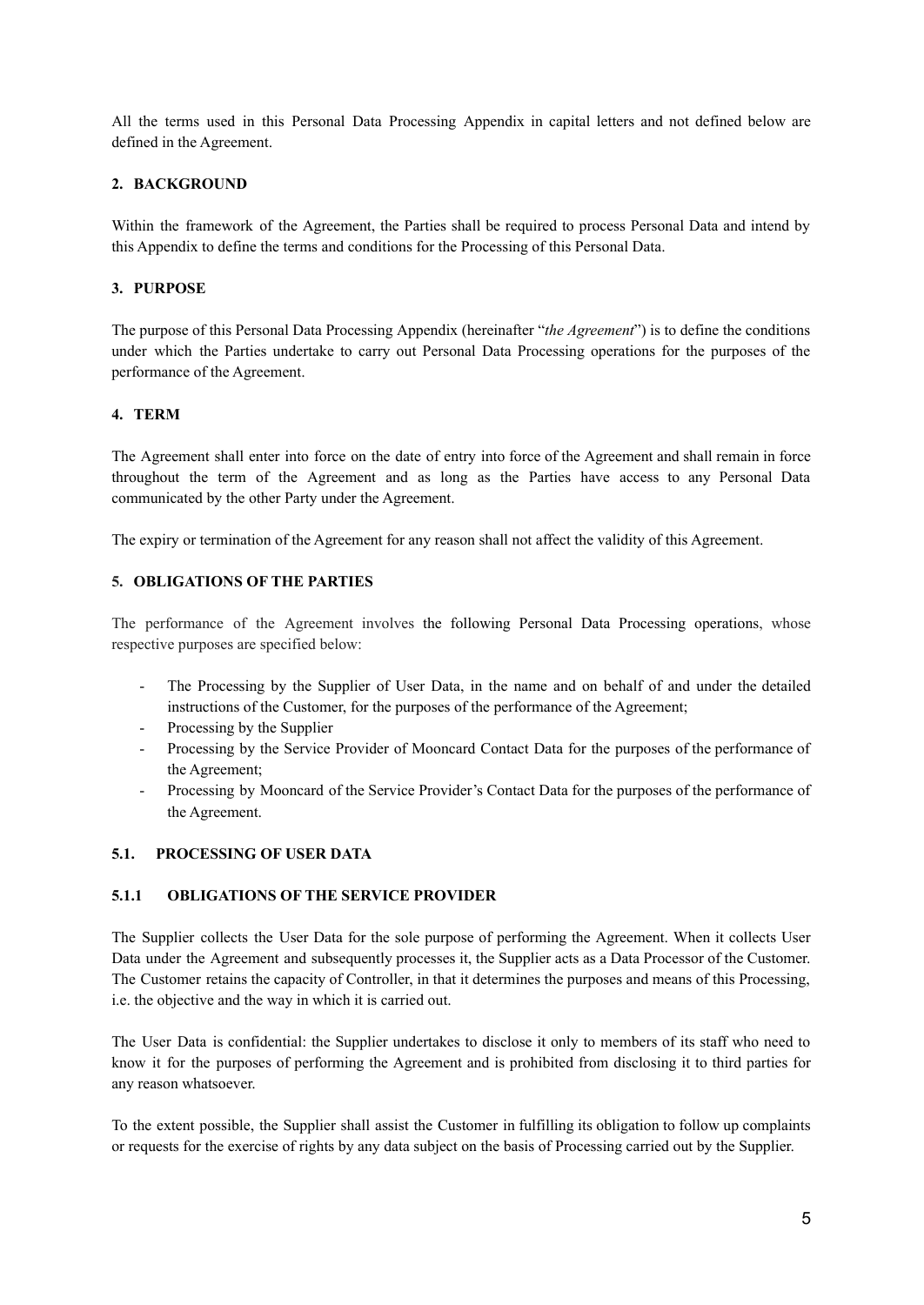## **5.1.2. OBLIGATIONS OF THE CUSTOMER**

The Customer acts as a Controller. As such, the Customer warrants to the Supplier that the User Data is lawfully collected and processed and that the data subjects have been informed of this Processing and their resulting rights. Consequently, the Customer holds the Supplier harmless against any third party action based on such Processing.

In the event of a complaint or exercise of his or her rights by a data subject on the basis of Processing performed by the Supplier on behalf of the Customer, the Customer shall be solely obliged to respond, with the Supplier undertaking to cooperate with the Customer for such purposes, at the Customer's request.

## **5.2. PROCESSING OF CONTACT DATA**

For the purposes of the performance of the Agreement, each Party shall communicate its Contact Data to the other Party. Each Party is the Controller of the other Party's Contact Data.

This Contact Data will be processed by the receiving Party for the sole purpose of managing the contractual relationship resulting from the Agreement. It shall be sent only to authorised personnel and to the authorised Suppliers of each of the Parties involved in the context of the Agreement.

This Contact Data will not be transferred outside the European Union, except with the prior written consent of the communicating Party.

This Contact Data may be retained by the receiving Party for a maximum period of one year from the end of the Agreement.

Each of the Parties undertakes to inform the persons concerned by this Contact Data of the fact that this Data will be communicated to the other Party for the purposes of the Agreement and to inform them of their rights: right of access, objection, rectification and erasure of personal data concerning them, as well as the right to data portability, the right to define guidelines on the fate of their personal data after their death and to request the restriction of processing concerning them, and the right to refer to the CNIL (French data protection authority).

Data subjects may exercise their rights with the DPO of the Party that has communicated the Contact Data to the other Party.

In the event of the exercise of its rights or a complaint by a data subject to the receiving Party, the latter undertakes to immediately inform the communicating Party so that the latter can provide an appropriate response.

In the event of a breach of Contact Data by the receiving Party, the receiving Party undertakes to immediately inform the communicating Party, specifying the names of the persons concerned and the nature of the breach, and the Parties shall cooperate to put an end to it as soon as possible.

### **6. TRANSFER OF DATA OUTSIDE THE EUROPEAN UNION**

The Customer expressly accepts that the Supplier transfers the Personal Data of Users and Customer Contact Data to countries which are not members of the European Union, subject to applying the standard contractual clauses guaranteeing the security and integrity of Personal Data.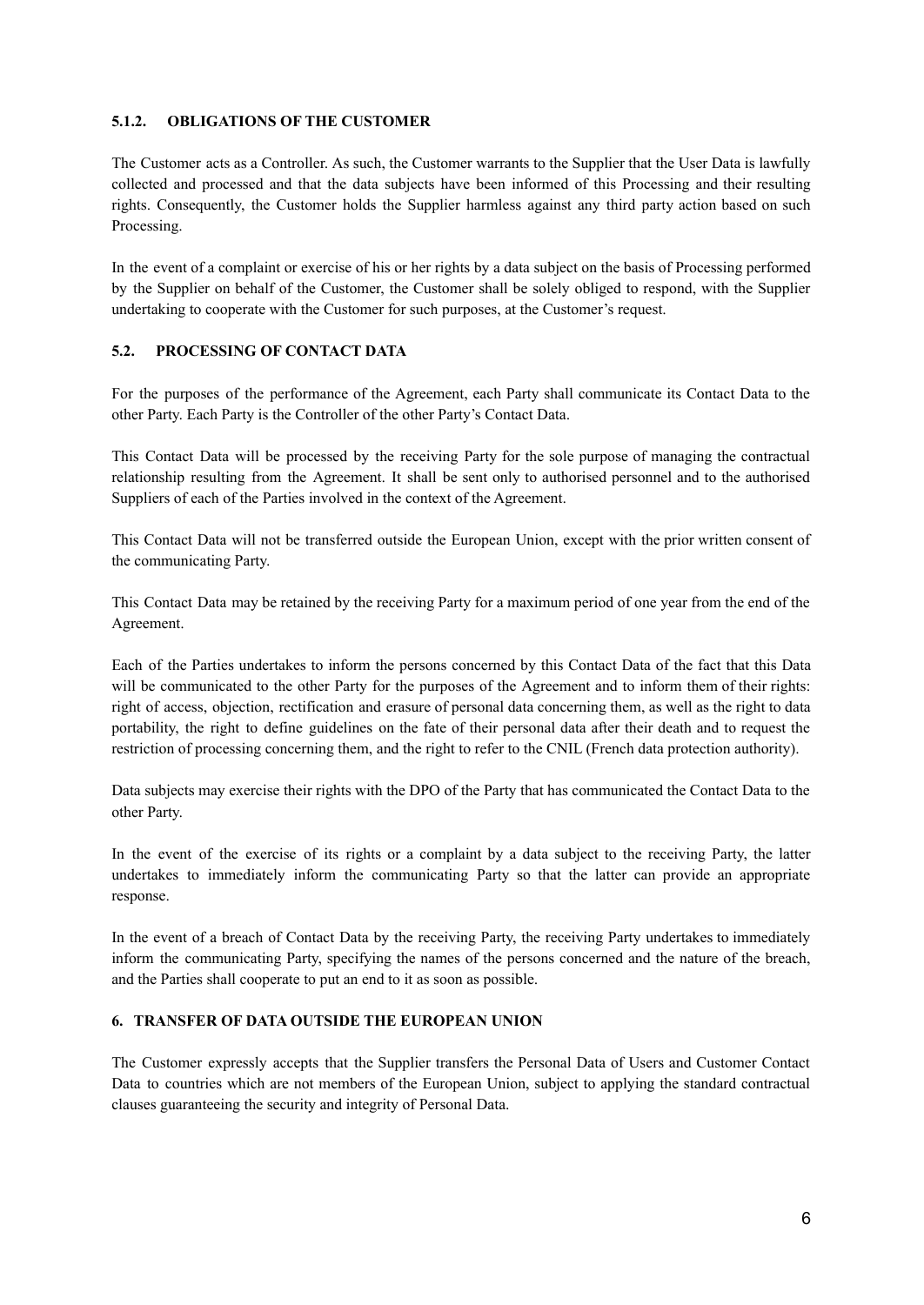## **7. SUBPROCESSING**

It is stated that on the date of signature, the Supplier has entered into a contract with the following Sub-processors to process Personal Data, which the Customer expressly and specifically acknowledges and accepts.

| Company             | Registered  | Purpose of the | Data      | Data storage country |
|---------------------|-------------|----------------|-----------|----------------------|
| name                | office      | processing     | concerned |                      |
| Salesforce          | <b>USA</b>  |                | Customer  | European Union       |
| Algolia             | <b>USA</b>  |                | Customer  | European Union       |
| Appsignal           | <b>USA</b>  |                | Customer  | European Union       |
| $AW\overline{S}$    | <b>USA</b>  |                | Customer  | European Union       |
| App/Data            |             |                |           |                      |
| Beamer              | <b>USA</b>  |                | Customer  | European Union       |
| Datadog             | <b>USA</b>  |                | Customer  | European Union       |
| Hubspot             | <b>USA</b>  |                | Customer  | European Union       |
| <b>Exact Online</b> | France      |                | Customer  | European Union       |
| Sinch               | <b>USA</b>  |                | Customer  | European Union       |
| Sengrid             | <b>USA</b>  |                | Customer  | European Union       |
| Sparklane           | France      |                | Customer  | European Union       |
| Twilio              | <b>USA</b>  |                | Customer  | European Union       |
| Zapier              | <b>USA</b>  |                | Customer  | European Union       |
| Slack               | <b>USA</b>  |                | Customer  | European Union       |
| Google              | <b>USA</b>  |                | Customer  | European Union       |
| Get Quanty          | France      |                | Customer  | European Union       |
| Hotjar              | <b>USA</b>  |                | Customer  | European Union       |
| Heroku              | <b>USA</b>  |                | Customer  | European Union       |
| Docusign            | <b>USA</b>  |                | Customer  | European Union       |
| Lemlist             | <b>USA</b>  |                | Customer  | European Union       |
| LinkedIn            | <b>USA</b>  |                | Customer  | European Union       |
| Universign          | <b>USA</b>  |                | Customer  | European Union       |
| Livechat            | <b>USA</b>  |                | Customer  | European Union       |
| Sqreen              | <b>USA</b>  |                | Customer  | European Union       |
| Livestorm           | <b>USA</b>  |                | Customer  | European Union       |
| Xelians             | France      |                | Customer  | European Union       |
| <b>Exact Online</b> | Netherlands |                | Customer  | European Union       |
| Loyaltek            | Belgium     |                | Customer  | European Union       |
| Notion              | <b>USA</b>  |                | Customer  | European Union       |
| Stripe              | <b>USA</b>  |                | Customer  | European Union       |
| Sentry              | <b>USA</b>  |                | Customer  | European Union       |
| Talend              | <b>USA</b>  |                | Customer  | European Union       |
| OVH                 | USA         |                | Customer  | European Union       |
| Typeform            | <b>USA</b>  |                | Customer  | European Union       |
| Paynovate           | Belgium     |                | Customer  | European Union       |
| Chorus              | France      |                | Customer  | European Union       |
| Treezor             | France      |                | Customer  | European Union       |
| Xelians             | France      |                | Customer  | European Union       |
| Zoho                | <b>USA</b>  |                | Customer  | European Union       |

Pursuant to Article 28.2 of the GDPR, the Supplier shall inform the Customer Processor of any planned changes regarding the addition or replacement of other sub-subcontractors, thereby giving the Customer Processor the opportunity to object to such changes.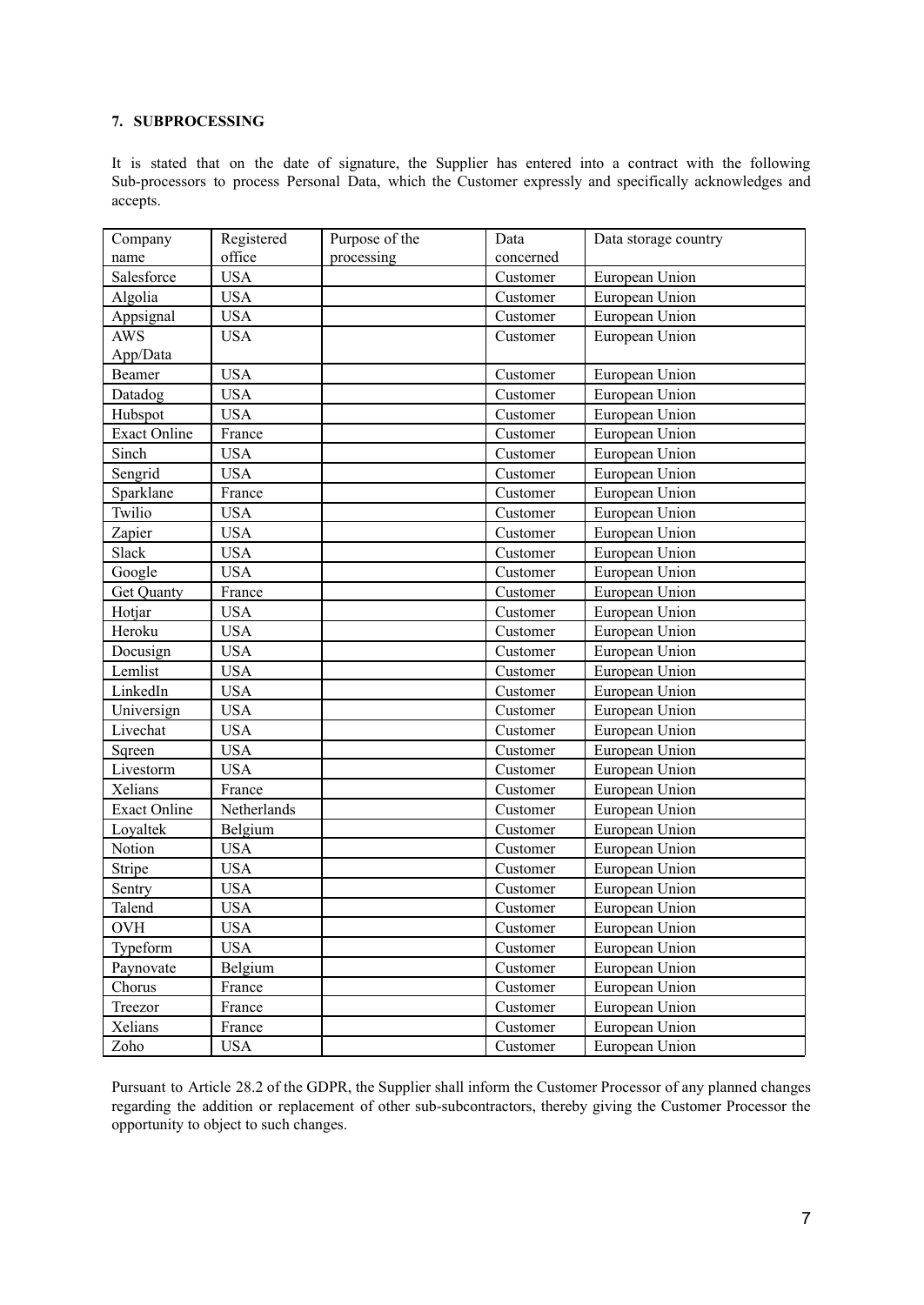## **8. SECURITY**

Each Party undertakes to:

- − Benefit from appropriate measures to ensure the continuity, integrity, availability and resilience of its systems and Processing services;
- Benefit from means to restore the availability of and access to Personal Data within appropriate timeframes in the event of a physical or technical incident;
- Establish a procedure to regularly test, analyse and evaluate the effectiveness of the technical and organisational measures to ensure the security of the Processing and to provide proof of this to the other Party or supervisory authorities on first request.

## **9. DATA PROTECTION OFFICER**

The Supplier's Data Protection Officer (DPO) can be reached at the following contact addresses: [hello@mooncard.co](mailto:hello@mooncard.co)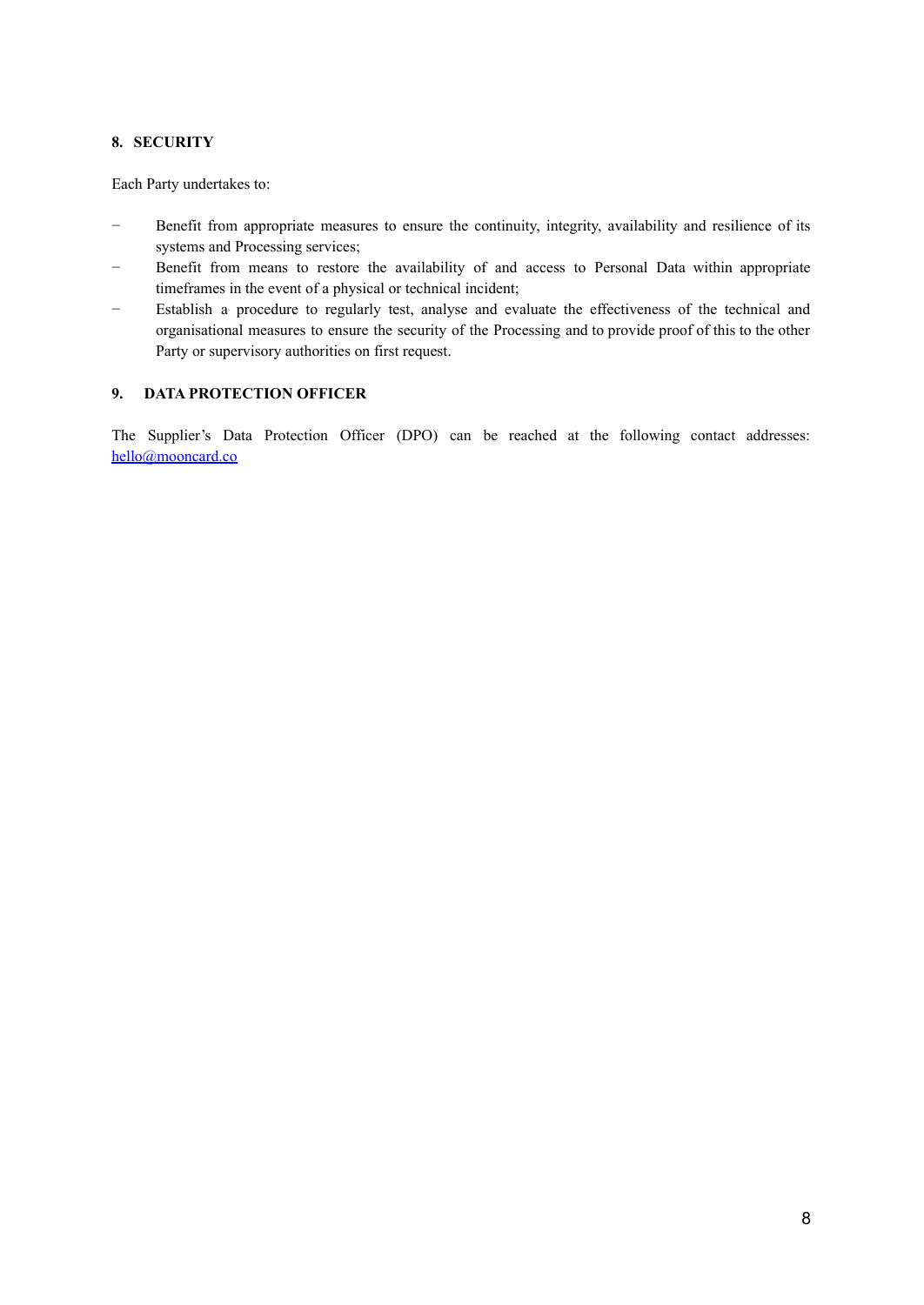# **General Terms and Conditions of Services - Appendix 4 Paynovate Terms and Conditions**

The General Conditions of Use of the Mooncard - Paynovate Program are available on this page: [https://www.mooncard.co/hubfs/CG/visa\\_terms\\_en.pdf](https://www.mooncard.co/hubfs/CG/visa_terms_en.pdf)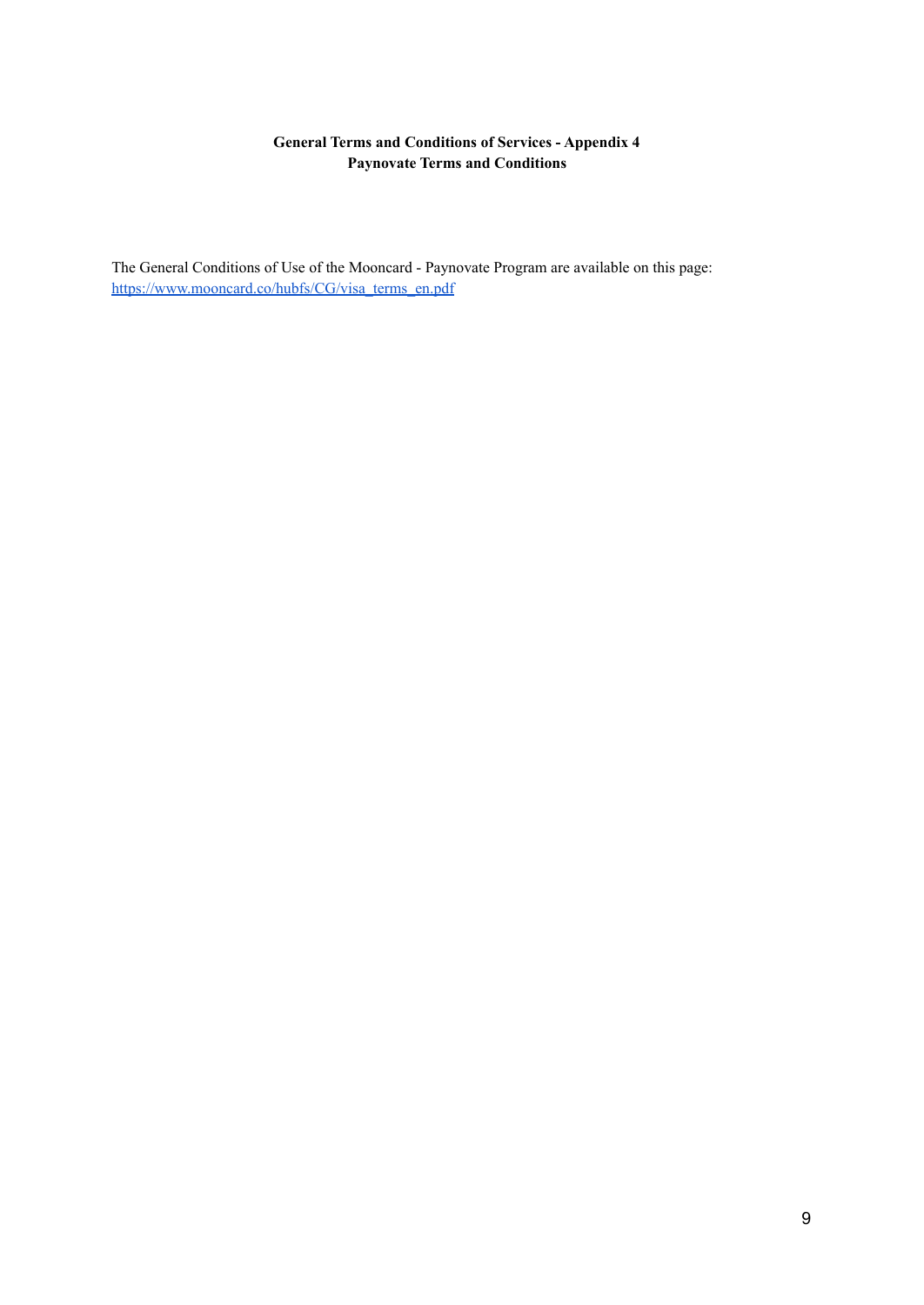# **General Terms and Conditions of Services - Appendix 5 Treezor Terms and Conditions**

The Terms of Use of Treezor are available on this page: [https://www.mooncard.co/hubfs/CG/cgs\\_treezor.pdf](https://www.mooncard.co/hubfs/CG/cgs_treezor.pdf)